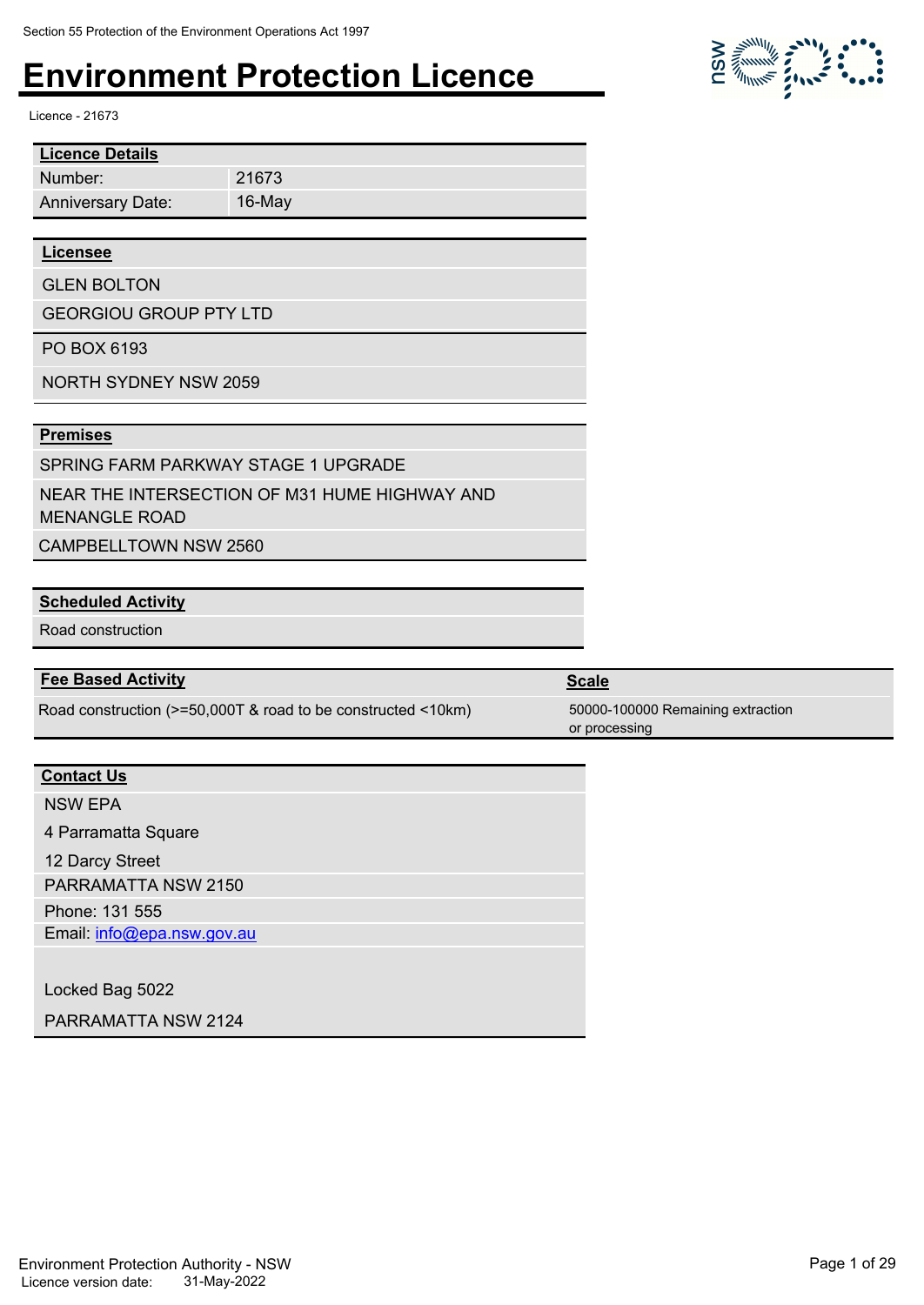

Licence - 21673

|                |                                       | 4    |
|----------------|---------------------------------------|------|
|                |                                       |      |
|                |                                       |      |
|                |                                       |      |
|                |                                       |      |
|                |                                       |      |
|                |                                       |      |
|                |                                       |      |
|                |                                       |      |
| 1              |                                       |      |
| A1             |                                       |      |
| A <sub>2</sub> |                                       |      |
| A <sub>3</sub> |                                       |      |
| A4             |                                       |      |
| $\mathbf{2}$   |                                       |      |
| P1             |                                       |      |
| 3              |                                       | -8   |
| L1             |                                       |      |
| L <sub>2</sub> |                                       |      |
| L <sub>3</sub> |                                       |      |
| L4             |                                       |      |
| L <sub>5</sub> |                                       |      |
| L6             | Potentially offensive odour --------- | -4-4 |
| 4              |                                       |      |
| O <sub>1</sub> |                                       |      |
| O <sub>2</sub> |                                       |      |
| O <sub>3</sub> |                                       |      |
| O4             |                                       |      |
| O <sub>5</sub> |                                       |      |
| 5              |                                       |      |
| M1             |                                       |      |
| M <sub>2</sub> |                                       |      |
| M <sub>3</sub> |                                       |      |
| M4             |                                       |      |
| M <sub>5</sub> |                                       |      |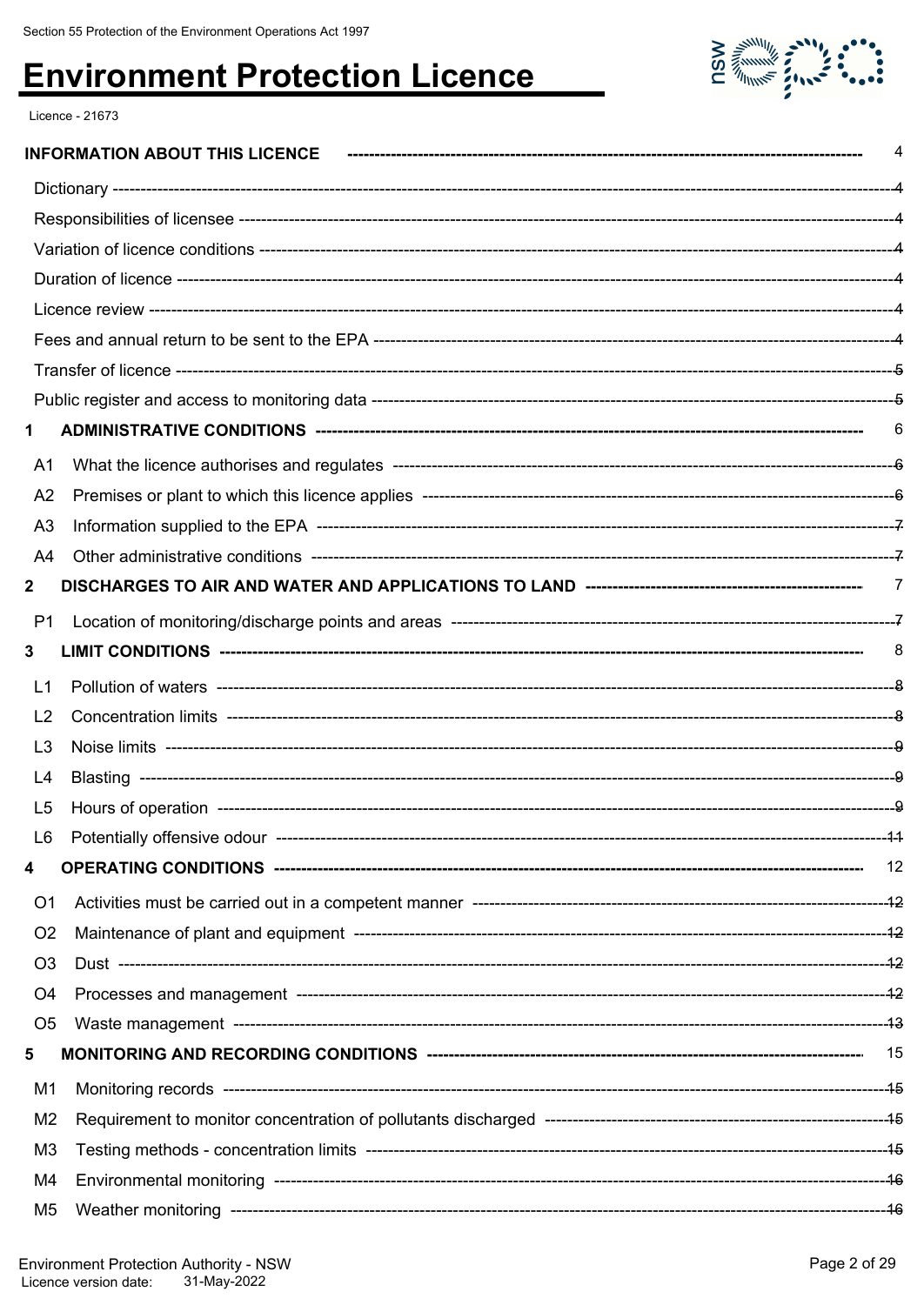

|                | Licence - 21673   |     |
|----------------|-------------------|-----|
| M6             |                   |     |
| M7             |                   |     |
| 6              |                   | 18  |
| R1             |                   |     |
| R <sub>2</sub> |                   |     |
| R <sub>3</sub> |                   |     |
| R4             |                   |     |
| $\overline{7}$ |                   | -21 |
| G1             |                   |     |
| G <sub>2</sub> |                   |     |
| G <sub>3</sub> |                   |     |
| 8              |                   | 22  |
| E1             |                   |     |
| E <sub>2</sub> |                   |     |
|                |                   |     |
|                | <b>DICTIONARY</b> | 27  |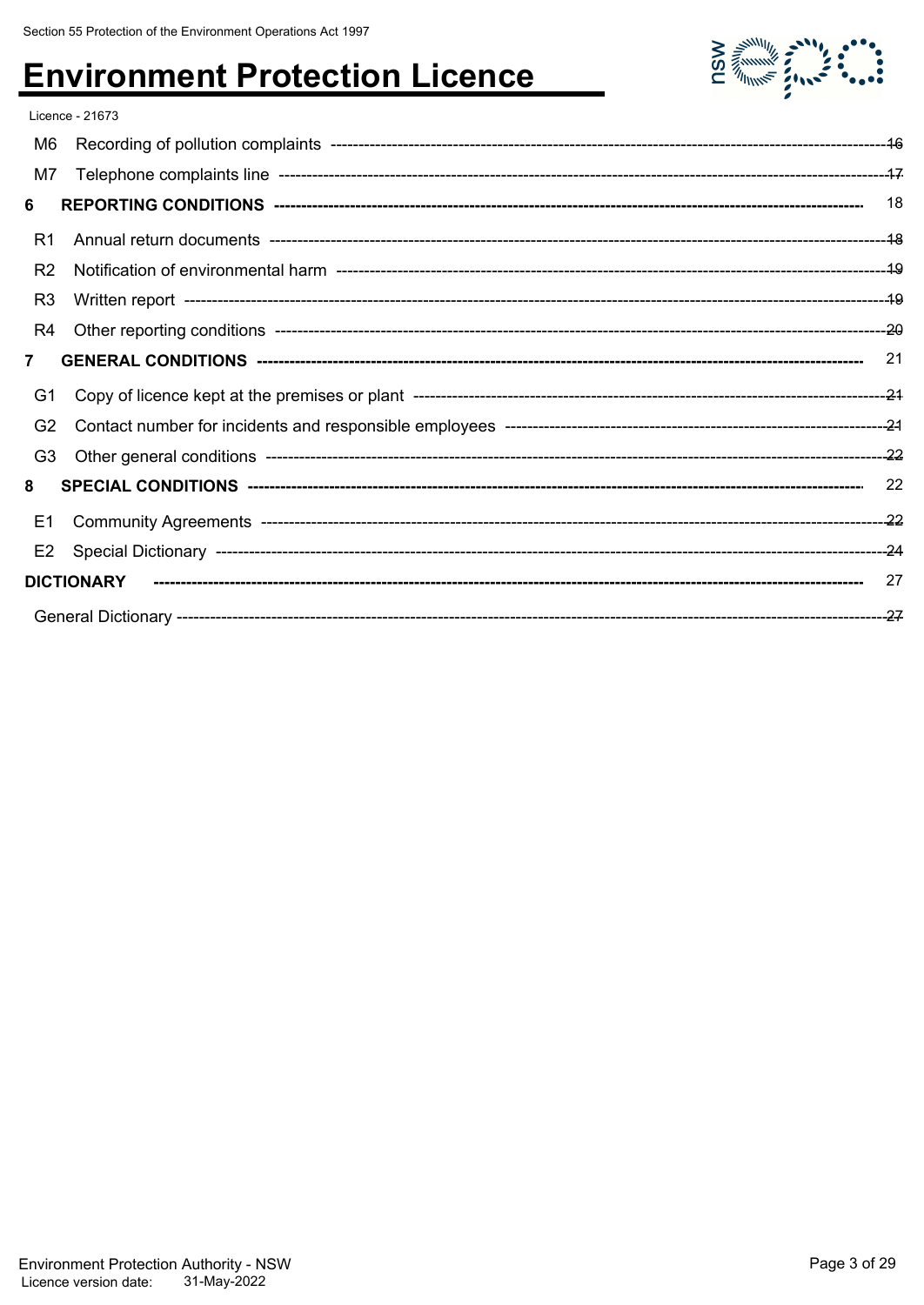Licence - 21673



### **Information about this licence**

### **Dictionary**

A definition of terms used in the licence can be found in the dictionary at the end of this licence.

#### **Responsibilities of licensee**

Separate to the requirements of this licence, general obligations of licensees are set out in the Protection of the Environment Operations Act 1997 ("the Act") and the Regulations made under the Act. These include obligations to:

- ensure persons associated with you comply with this licence, as set out in section 64 of the Act;
- control the pollution of waters and the pollution of air (see for example sections 120 132 of the Act);
- report incidents causing or threatening material environmental harm to the environment, as set out in Part 5.7 of the Act.

#### **Variation of licence conditions**

The licence holder can apply to vary the conditions of this licence. An application form for this purpose is available from the EPA.

The EPA may also vary the conditions of the licence at any time by written notice without an application being made.

Where a licence has been granted in relation to development which was assessed under the Environmental Planning and Assessment Act 1979 in accordance with the procedures applying to integrated development, the EPA may not impose conditions which are inconsistent with the development consent conditions until the licence is first reviewed under Part 3.6 of the Act.

#### **Duration of licence**

This licence will remain in force until the licence is surrendered by the licence holder or until it is suspended or revoked by the EPA or the Minister. A licence may only be surrendered with the written approval of the EPA.

#### **Licence review**

The Act requires that the EPA review your licence at least every 5 years after the issue of the licence, as set out in Part 3.6 and Schedule 5 of the Act. You will receive advance notice of the licence review.

#### **Fees and annual return to be sent to the EPA**

For each licence fee period you must pay:

- an administrative fee; and
- a load-based fee (if applicable).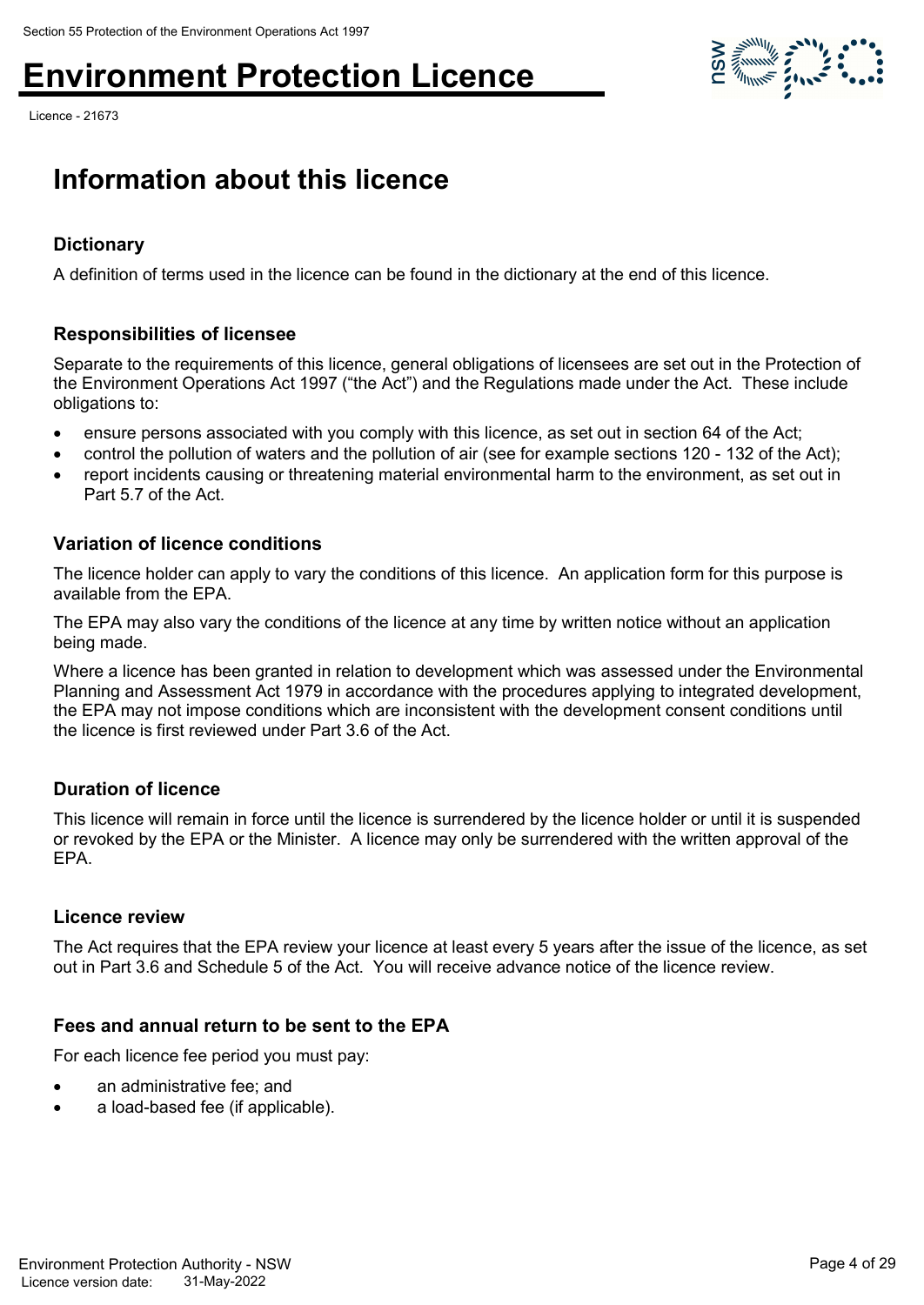

Licence - 21673

The EPA publication "A Guide to Licensing" contains information about how to calculate your licence fees. The licence requires that an Annual Return, comprising a Statement of Compliance and a summary of any monitoring required by the licence (including the recording of complaints), be submitted to the EPA. The Annual Return must be submitted within 60 days after the end of each reporting period. See condition R1 regarding the Annual Return reporting requirements.

Usually the licence fee period is the same as the reporting period.

#### **Transfer of licence**

The licence holder can apply to transfer the licence to another person. An application form for this purpose is available from the EPA.

#### **Public register and access to monitoring data**

Part 9.5 of the Act requires the EPA to keep a public register of details and decisions of the EPA in relation to, for example:

- licence applications:
- licence conditions and variations;
- statements of compliance;
- load based licensing information; and
- load reduction agreements.

Under s320 of the Act application can be made to the EPA for access to monitoring data which has been submitted to the EPA by licensees.

#### **This licence is issued to:**

| <b>GLEN BOLTON</b>            |
|-------------------------------|
| <b>GEORGIOU GROUP PTY LTD</b> |
| <b>PO BOX 6193</b>            |
| <b>NORTH SYDNEY NSW 2059</b>  |

subject to the conditions which follow.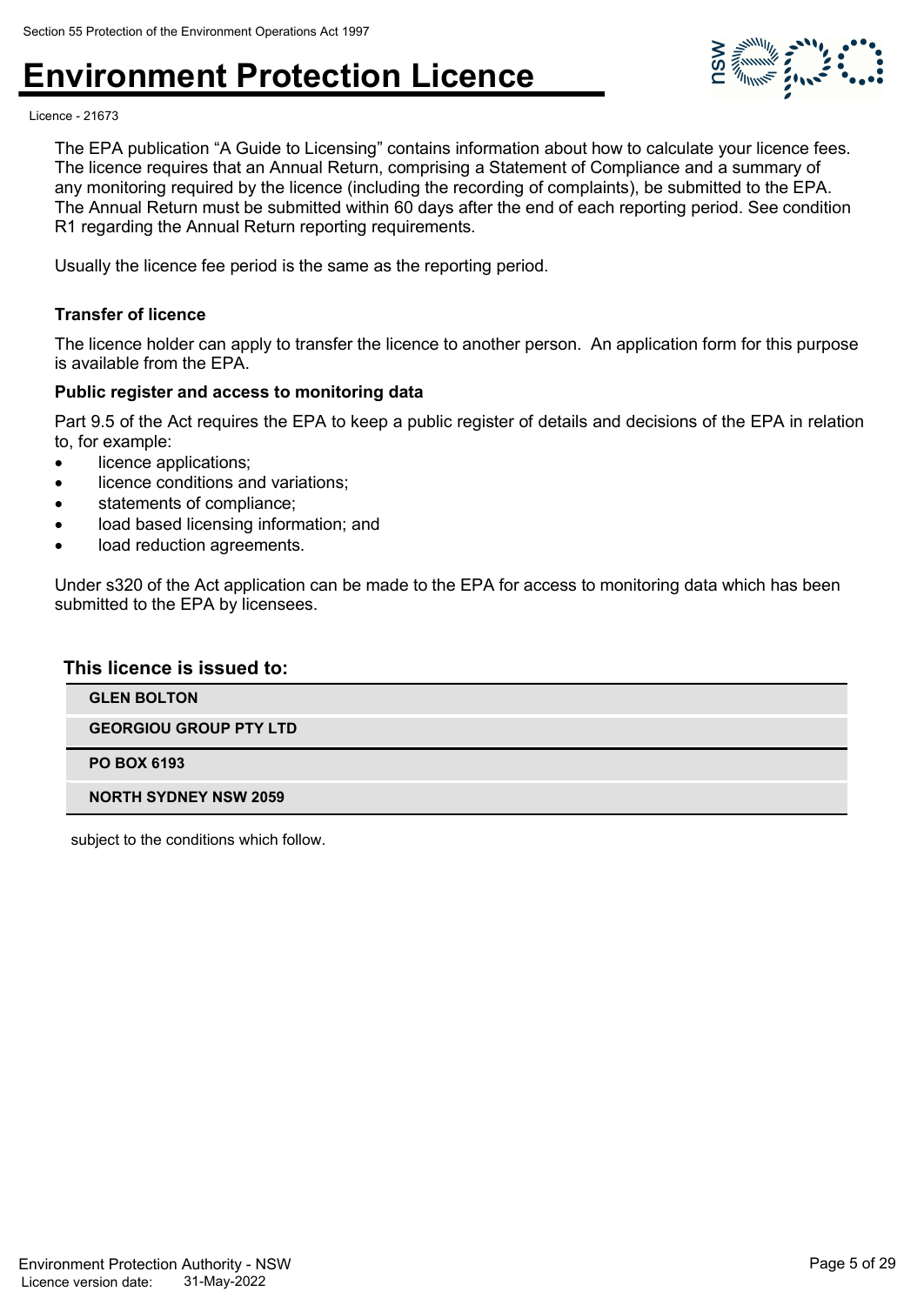

Licence - 21673

### **1 Administrative Conditions**

### **A1 What the licence authorises and regulates**

A1.1 This licence authorises the carrying out of the scheduled activities listed below at the premises specified in A2. The activities are listed according to their scheduled activity classification, fee-based activity classification and the scale of the operation.

Unless otherwise further restricted by a condition of this licence, the scale at which the activity is carried out must not exceed the maximum scale specified in this condition.

| <b>Scheduled Activity</b> | <b>Fee Based Activity</b>                                           | <b>Scale</b>                                            |
|---------------------------|---------------------------------------------------------------------|---------------------------------------------------------|
| Road construction         | Road construction (>=50,000T & road to be<br>$constructed < 10km$ ) | 50000 - 100000<br>Remaining extraction or<br>processing |

### **A2 Premises or plant to which this licence applies**

A2.1 The licence applies to the following premises:

| <b>Premises Details</b>                                                                                                                                                                                                                     |  |
|---------------------------------------------------------------------------------------------------------------------------------------------------------------------------------------------------------------------------------------------|--|
| <b>SPRING FARM PARKWAY STAGE 1 UPGRADE</b>                                                                                                                                                                                                  |  |
| NEAR THE INTERSECTION OF M31 HUME HIGHWAY AND MENANGLE ROAD                                                                                                                                                                                 |  |
| <b>CAMPBELLTOWN</b>                                                                                                                                                                                                                         |  |
| <b>NSW 2560</b>                                                                                                                                                                                                                             |  |
|                                                                                                                                                                                                                                             |  |
| <b>PLEASE REFER TO ATTACHMENT F - SPRING FARM PARKWAY STAGE 1</b><br><b>PREMISES MAP. SPRING FARM PARKWAY STAGE 1 PREMISES, BETWEEN</b><br><b>M31 HUME MOTORWAY AND MENANGLE ROAD AND EXTENDING TO THE</b><br><b>WEST OF HUME MOTORWAY.</b> |  |

- A2.2 Premises map(s) changes are permitted to be altered through this condition. Any proposed variations to the premises must:
	- a) be submitted to the EPA in electronic format for approval;

b) be clearly described on a complete map set containing unique identifiers for revision number, map sheet numbers and issue date;

- c) be submitted to the EPA no less than 10 business days prior to the date of the scheduled land portion handover, land portion surrenders, land portion additions or any other changes;
- d) be clearly described in writing submitted at the same time as the complete map set;
- e) be lawful and permitted under the relevant approval; and

f) if changes to the nature of works are proposed, the licensee must demonstrate any additional environmental impacts in relation to any changes have been considered and can be managed in an appropriate manner.

A2.3 In relation to Condition A2.1, the premises are defined by the most recent premises map(s) held on EPA Electronic File EF22/5395 and approved in writing by the EPA.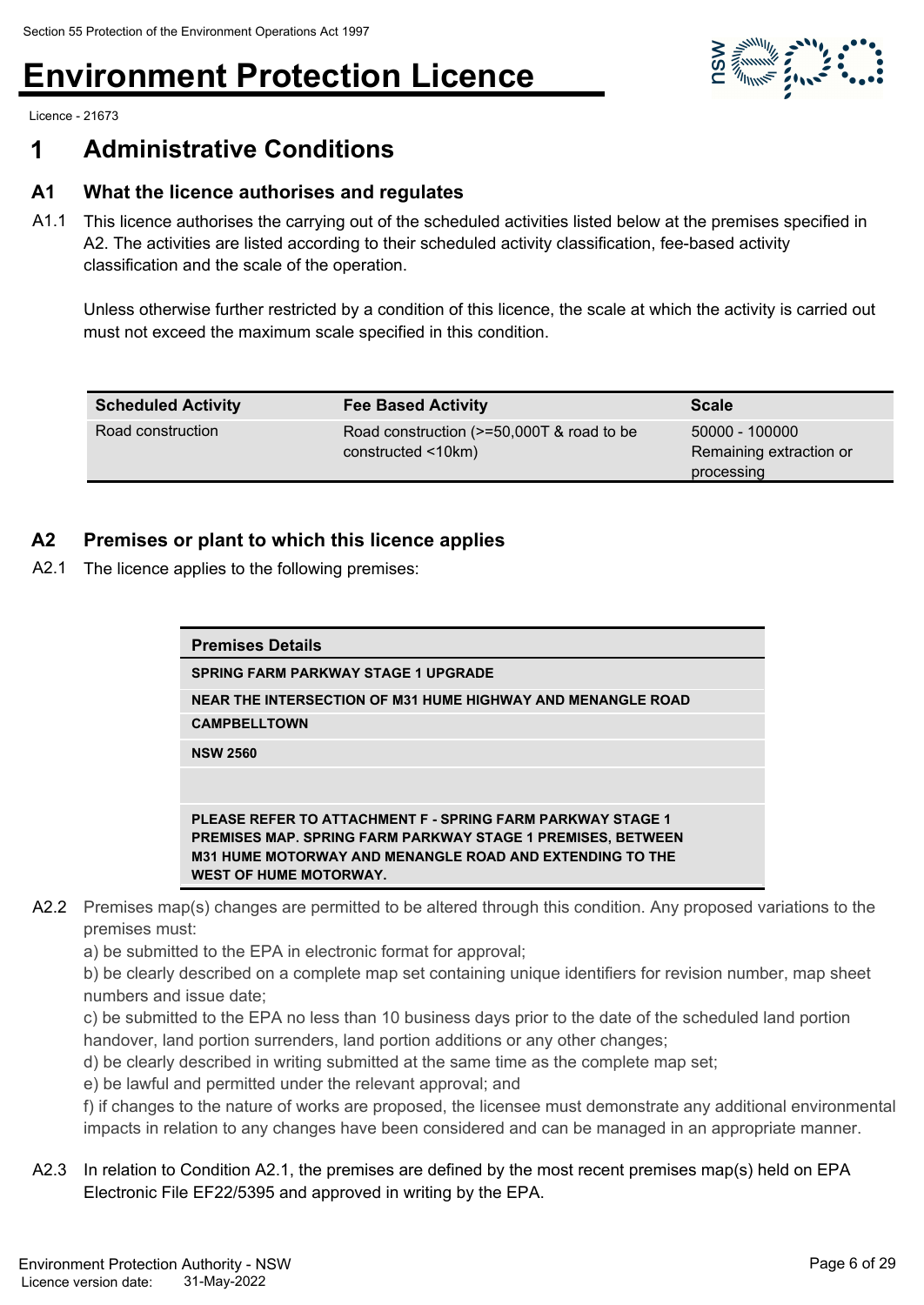

Licence - 21673

A2.4 The most recently approved premises map(s) must be available for public viewing on the licensee's project website or a related website approved in writing by the EPA no more than 5 business days after the approval of the map(s) by the EPA.

The requirements outlined in this condition only come into force when works or activities commence at the licensed premises.

### **A3 Information supplied to the EPA**

A3.1 Works and activities must be carried out in accordance with the proposal contained in the licence application, except as expressly provided by a condition of this licence.

In this condition the reference to "the licence application" includes a reference to: a) the applications for any licences (including former pollution control approvals) which this licence replaces under the Protection of the Environment Operations (Savings and Transitional) Regulation 1998; and b) the licence information form provided by the licensee to the EPA to assist the EPA in connection with the issuing of this licence.

- A3.2 Unless specifically stated by another condition of this licence, Environmental Management Plans or systems supplied to the EPA by the licensee do not form part of this licence.
- A3.3 Whenever collecting information from any member of the public, including complaints or consent to out of hours work, a licensee must seek consent from the member of the public for the disclosure of their personal information, and collection by the EPA, or any other NSW government agency.

### **A4 Other administrative conditions**

A4.1 The EPA must be notified in writing, of the intention to commence works or activities authorised by this licence at the premises for the first time, at least 5 business days prior to the proposed commencement of those works or activities.

### **Discharges to Air and Water and Applications to Land 2**

### **P1 Location of monitoring/discharge points and areas**

P1.1 The following points referred to in the table are identified in this licence for the purposes of the monitoring and/or the setting of limits for discharges of pollutants to water from the point.

| <b>Water and land</b> |                                             |                                |                             |
|-----------------------|---------------------------------------------|--------------------------------|-----------------------------|
| fication no.          | <b>EPA Identi- Type of Monitoring Point</b> | <b>Type of Discharge Point</b> | <b>Location Description</b> |
|                       | Discharge & Monitoring                      | Discharge & Monitoring         | Basin ID - B20R             |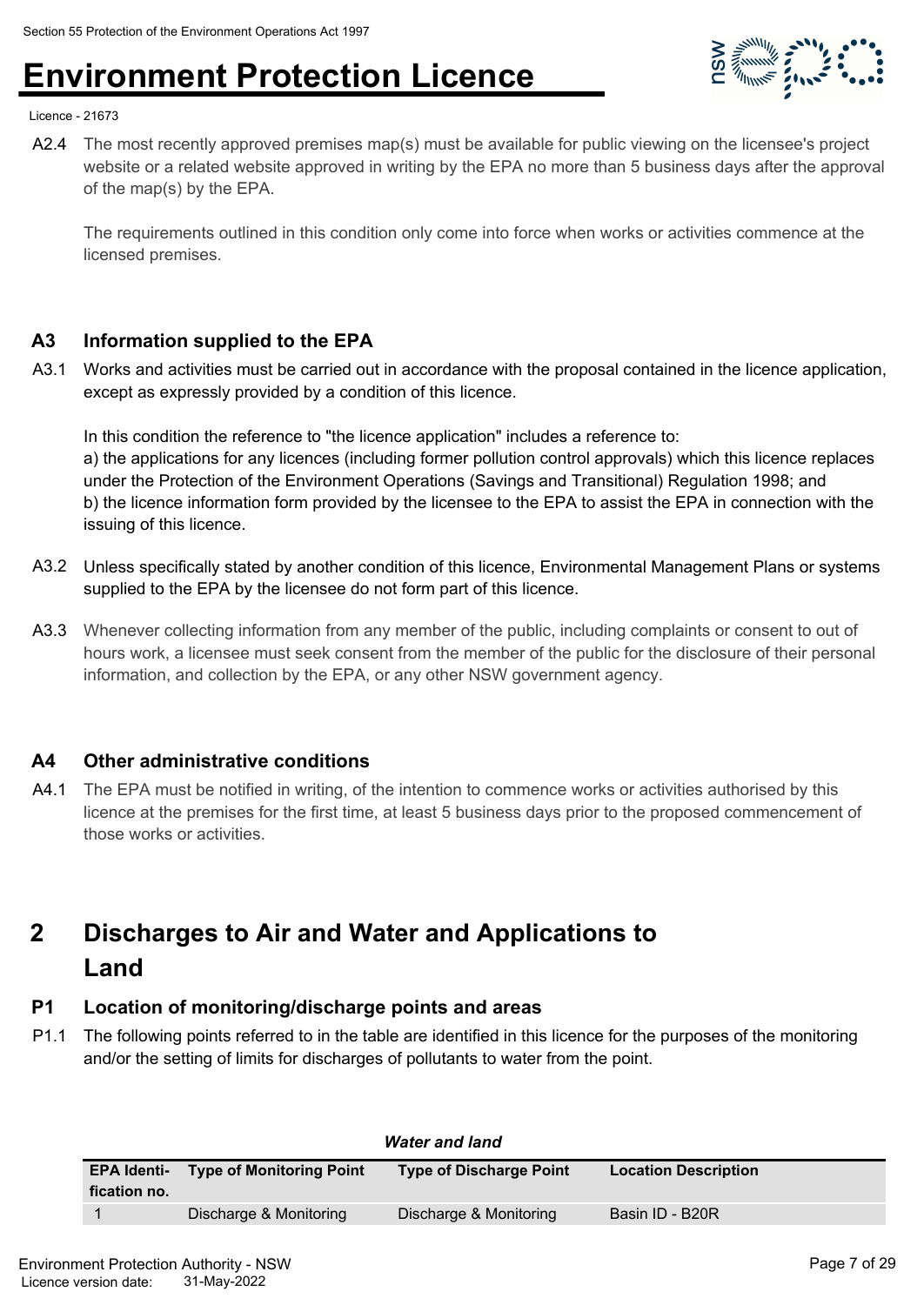

Licence - 21673

| 2  | Discharge & Monitoring | Discharge & Monitoring | Basin ID - B140L   |
|----|------------------------|------------------------|--------------------|
| 3  | Discharge & Monitoring | Discharge & Monitoring | Basin ID - B560L   |
| 4  | Discharge & Monitoring | Discharge & Monitoring | Basin ID - B790L   |
| 5  | Discharge & Monitoring | Discharge & Monitoring | Basin ID - BNR050L |
| 6  | Discharge & Monitoring | Discharge & Monitoring | Basin ID - BNR200L |
|    | Discharge & Monitoring | Discharge & Monitoring | Basin ID - BNR330L |
| 8  | Discharge & Monitoring | Discharge & Monitoring | Basin ID - BSR180L |
| 9  | Discharge & Monitoring | Discharge & Monitoring | Basin ID - BSR245L |
| 10 | Discharge & Monitoring | Discharge & Monitoring | Basin ID - BM10L   |

P1.2 All licensed monitoring and discharge points referred to in condition P1.1, must be approved by the EPA and identified:

a) in the premises map(s) most recently submitted and approved in writing by the EPA under condition A2.2; and

b) in a schedule submitted to the EPA. The schedule, including any proposed updates, must:

i. be submitted to the EPA in electronic format no less than 10 business days prior to any changes;

ii. include unique identifiers consistent with the map(s) required by this condition; and

iii. include easting and northing coordinates for all licensed monitoring and discharge points.

P1.3 The premises map(s) and schedule are maintained on electronic file EF22/5395.

### **3 Limit Conditions**

### **L1 Pollution of waters**

L1.1 Except as may be expressly provided in any other condition of this licence, the licensee must comply with section 120 of the Protection of the Environment Operations Act 1997.

### **L2 Concentration limits**

- L2.1 For each monitoring/discharge point or utilisation area specified in the table\s below (by a point number), the concentration of a pollutant discharged at that point, or applied to that area, must not exceed the concentration limits specified for that pollutant in the table.
- L2.2 Where a pH quality limit is specified in the table, the specified percentage of samples must be within the specified ranges.
- L2.3 To avoid any doubt, this condition does not authorise the pollution of waters by any pollutant other than those specified in the table\s.
- L2.4 Water and/or Land Concentration Limits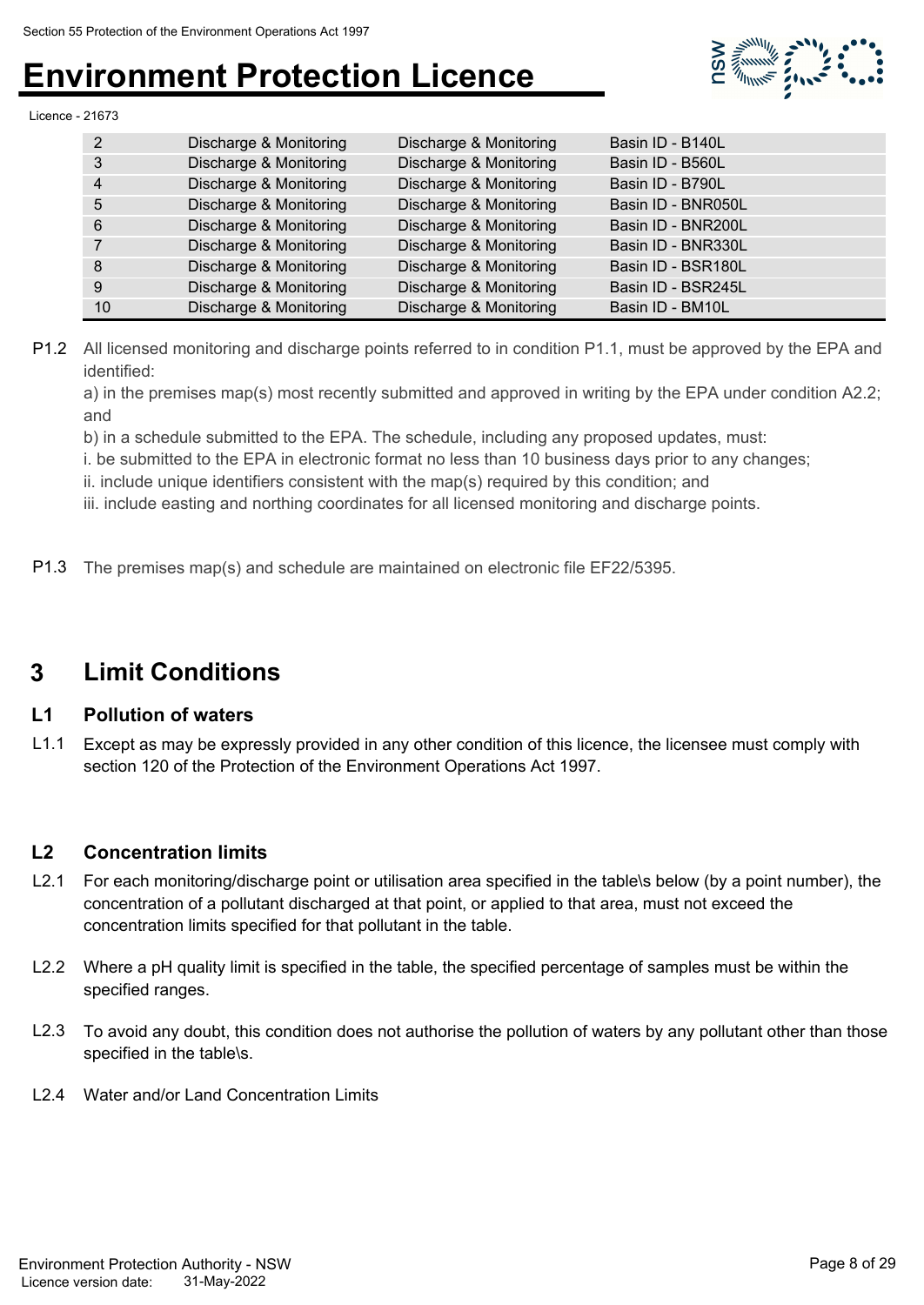

Licence - 21673

#### **POINT 1,2,3,4,5,6,7,8,9,10**

| <b>Pollutant</b>  | <b>Units of Measure</b>          | 50 Percentile<br>concentration<br>limit | 90 Percentile<br>concentration<br>limit | 3DGM<br>concentration<br>limit | 100 percentile<br>concentration<br>limit |
|-------------------|----------------------------------|-----------------------------------------|-----------------------------------------|--------------------------------|------------------------------------------|
| Oil and<br>Grease | <b>Visible</b>                   |                                         |                                         |                                | Not visible                              |
| pH                | pH                               |                                         |                                         |                                | $6.5 - 8.5$                              |
| Turbidity         | nephelometric<br>turbidity units |                                         |                                         |                                | 40                                       |

L2.5 Exceeding the limits specified in Condition L2.4 of this licence for discharges from the discharge point(s) identified by conditions P1.1 is only permitted if:

a) the discharge occurs solely as a result of rainfall measured at the premises exceeding the design rainfall depth value for the corresponding discharge point; and

b) The sediment basins and other erosion and sediment controls corresponding to the discharge point(s) have been designed, constructed, operated and maintained in accordance with condition O4.2 of this licence.

### **L3 Noise limits**

L3.1 The licensee must minimise noise and vibration impacts at residences and other sensitive land uses. To meet the requirements of this condition the licensee must:

a) implement the guidance in the Interim Construction Noise Guideline (DEC, 2009) and the Assessing Vibration: a technical guideline (DEC, 2006);

b) implement all reasonable and feasible measures to minimise noise impacts in accordance with the Interim Construction Noise Guideline (DEC, 2009); and

c) implement vibration mitigation in accordance with the Assessing Vibration: a Technical Guideline (DEC, 2006).

In this condition, 'reasonable' and 'feasible', in relation to noise management, have the same meaning as defined in the Interim Construction Noise Guideline (DEC, 2009).

L3.2 When construction activities include 'High Noise Impact Activities and Works' as defined in the special dictionary in this licence, quantitative construction noise assessments must apply a +5dB correction to the measured or predicted level of construction noise at the nearest Noise Sensitive Receiver location before assessment against the Interim Construction Noise Guideline (DECC, 2009) noise management levels.

### **L4 Blasting**

L4.1 All blasting activities are prohibited on the licensed premises.

### **L5 Hours of operation**

L5.1 Standard construction hours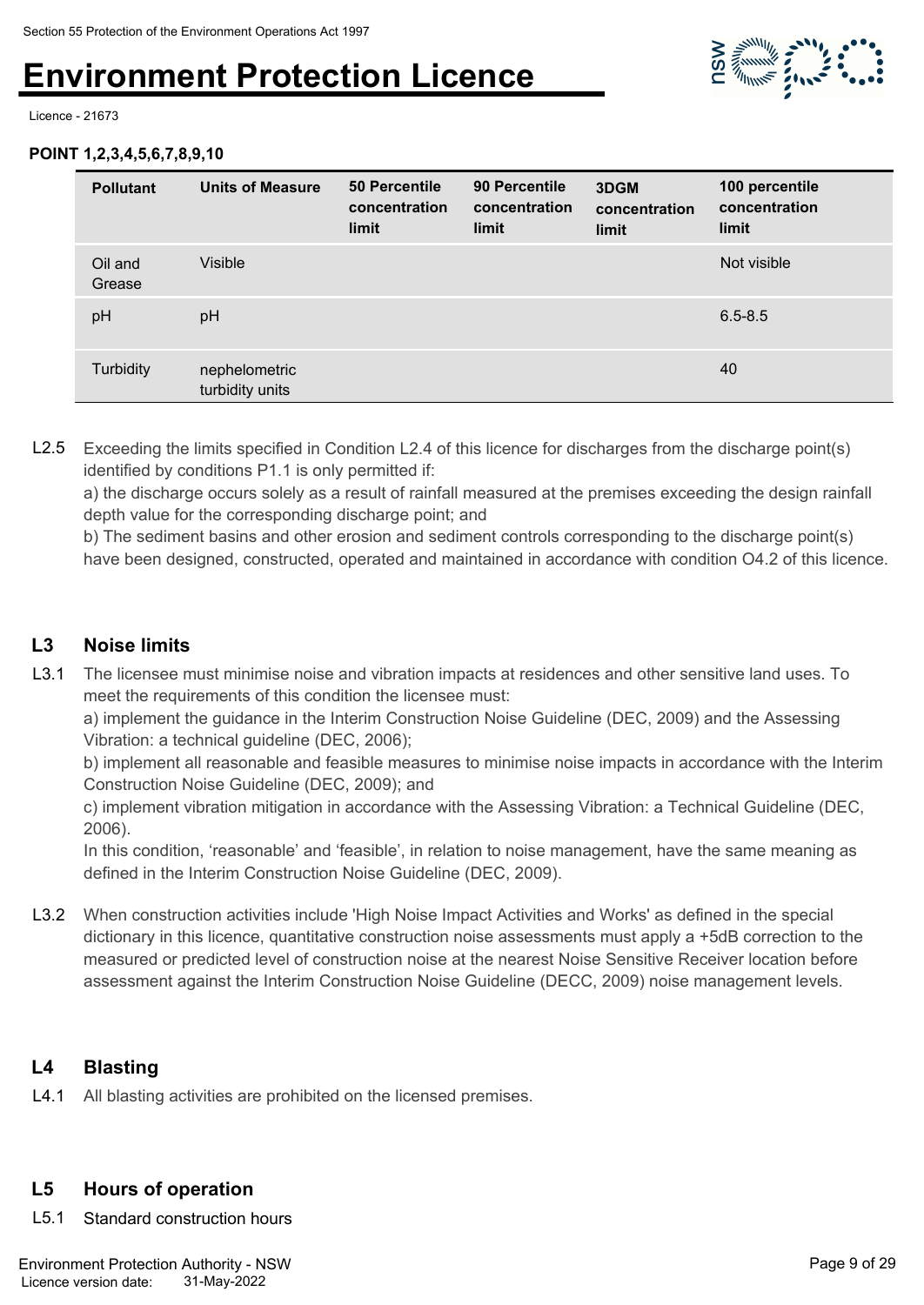

Licence - 21673

Unless permitted by another condition of this licence, works and activities must:

- a) only be undertaken between the hours of 7:00 am and 6:00 pm Monday to Friday;
- b) only be undertaken between the hours of 8:00 am and 1:00 pm Saturday; and
- c) not be undertaken on Sundays or Public Holidays.
- L5.2 High Noise Impact Activities and Works

Unless permitted by another condition of this licence, any High Noise Impact Activities and Works that exceed the applicable Noise Management Level (NML) at a Noise Sensitive Receiver must only be undertaken: a) between 8:00 am and 6:00 pm Monday to Friday;

b) between 8:00 am and 1:00 pm Saturday; and

c) if high noise impact works are to be conducted continuously and the location of the works means that it is likely to impact the same receivers, then the works must be conducted in continuous blocks of no more than 3 hours, with at least a 1-hour respite between each block of continuous high noise impact work; except as expressly permitted by another condition of this licence.

### Note: For the purposes of this condition 'continuous' includes any period where there is a less than 1-hour respite between ceasing and recommencing of any work that is subject to this condition.

L5.3 Exemptions to standard construction hours for low noise impact works

Works and activities may be carried on outside of standard construction hours specified in condition L5.1 if the works and activities do not cause, when assessed at the boundary of the most affected Noise Sensitive Receiver:

a) LAeg(15 minute) noise levels greater than 5dB above the day, evening and night Rating Background Level (RBL) as applicable;

b) LAmax noise levels greater than 15dB above the night RBL for night works;

c) the preferred continuous or impulsive vibration values greater than those for human exposure to vibration, set out for residences in Table 2.2 in Assessing Vibration: a technical guideline (DEC, 2006); and d) the preferred intermittent vibration values greater than those for human exposure to vibration, set out for residences in Table 2.4 in Assessing Vibration: a technical guideline (DEC, 2006).

For the purposes of this condition, the RBLs are those contained in an environmental assessment for the activities subject to this licence prepared under the Environmental Planning and Assessment Act 1979. Alternatively, the licensee may use another RBL determined in accordance with the Noise Policy for Industry (EPA, 2017) and provided to the EPA prior to carrying out any works or activities under this condition.

The notification requirements under condition L5.5 do not apply to this condition.

L5.4 Exemptions to standard construction hours in exceptional circumstances

a) The licensee may undertake works and activities outside of standard construction hours specified in condition L5.1 for:

i. emergency works required to avoid the loss of life or property, or to prevent material harm to the environment; and

ii. the delivery of oversized plant, structures or materials determined by the police or other authorised authorities to require special arrangements to transport along public roads.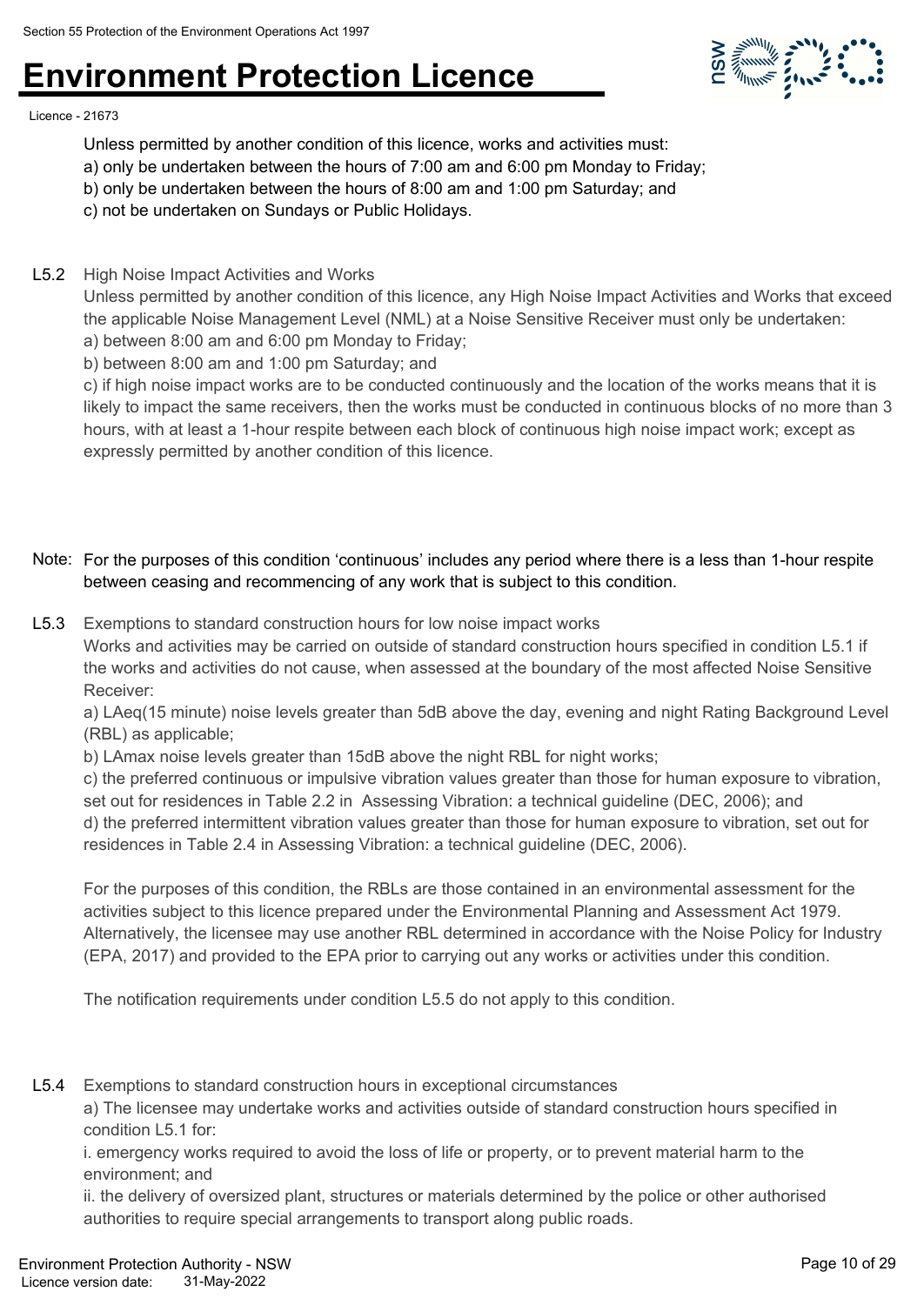

Licence - 21673

b) The licensee must, on becoming aware of the need to undertake emergency works under this condition notify the EPA's Environment Line as soon as practicable and submit a report to the EPA by 4:00 pm on the next business day after the emergency works commenced that describes:

i. the cause, time and duration of the emergency;

ii. action taken by or on behalf of the licensee in relation to the emergency; and

iii. details of any measures taken or proposed to be taken by the licensee to prevent or mitigate against a recurrence of the emergency.

For the purposes of this condition, 'material harm to the environment' has the same meaning as in section 147 of the POEO Act.

Emergency works do not require a notification under condition L5.5.

L5.5 Works outside of standard construction hours - Notification

The licensee must notify potentially affected Noise Sensitive Receivers of works outside of standard construction hours unless notification under this condition is not required as specified in another condition of this licence.

a) The notification must:

i. be given not less than 5 calendar days and not more than 14 calendar days before those works are to be undertaken, unless otherwise agreed with the affected community and notified to the EPA;

ii. be undertaken by letterbox drop, email, text message or other targeted and equivalent method; and

iii. be detailed on the project website or other relevant website notified to the EPA.

b) The notification required by this Condition must:

i. clearly outline the reason that the work is required to be undertaken outside the hours specified in condition L5.1;

ii. include a diagram that clearly identifies the location of the proposed works in relation to nearby cross streets and local landmarks;

iii. include details of the date, timing and relevant time restrictions that apply to the proposed works;

iv. clearly outline in plain English, the location, nature, scope and duration of the proposed works;

v. detail the expected noise impact of the works on Noise Sensitive Receivers;

vi. clearly state how complaints may be made and additional information obtained;

vii. include the number of the telephone complaints line required by condition M7.1, an after hours contact phone number specific to the works undertaken outside the hours specified in condition L5.1, and the project website address; and

viii. include consideration of culturally and linguistically diverse Noise Sensitive Receivers where required.

- L5.6 The licensee must make all reasonable and feasible efforts to coordinate all works outside of standard construction hours with any neighbouring concurrent construction works that have the potential to impact the same Noise Sensitive Receivers. The licensee must ensure Respite Periods are being achieved as much as is reasonably practicable.
- Note: This condition does not apply to low impact noise work permitted by condition L5.3 or emergency works permitted by L5.4 of this licence.

### **L6 Potentially offensive odour**

L6.1 No condition in this licence identifies a potentially offensive odour for the purposes of section 129 of the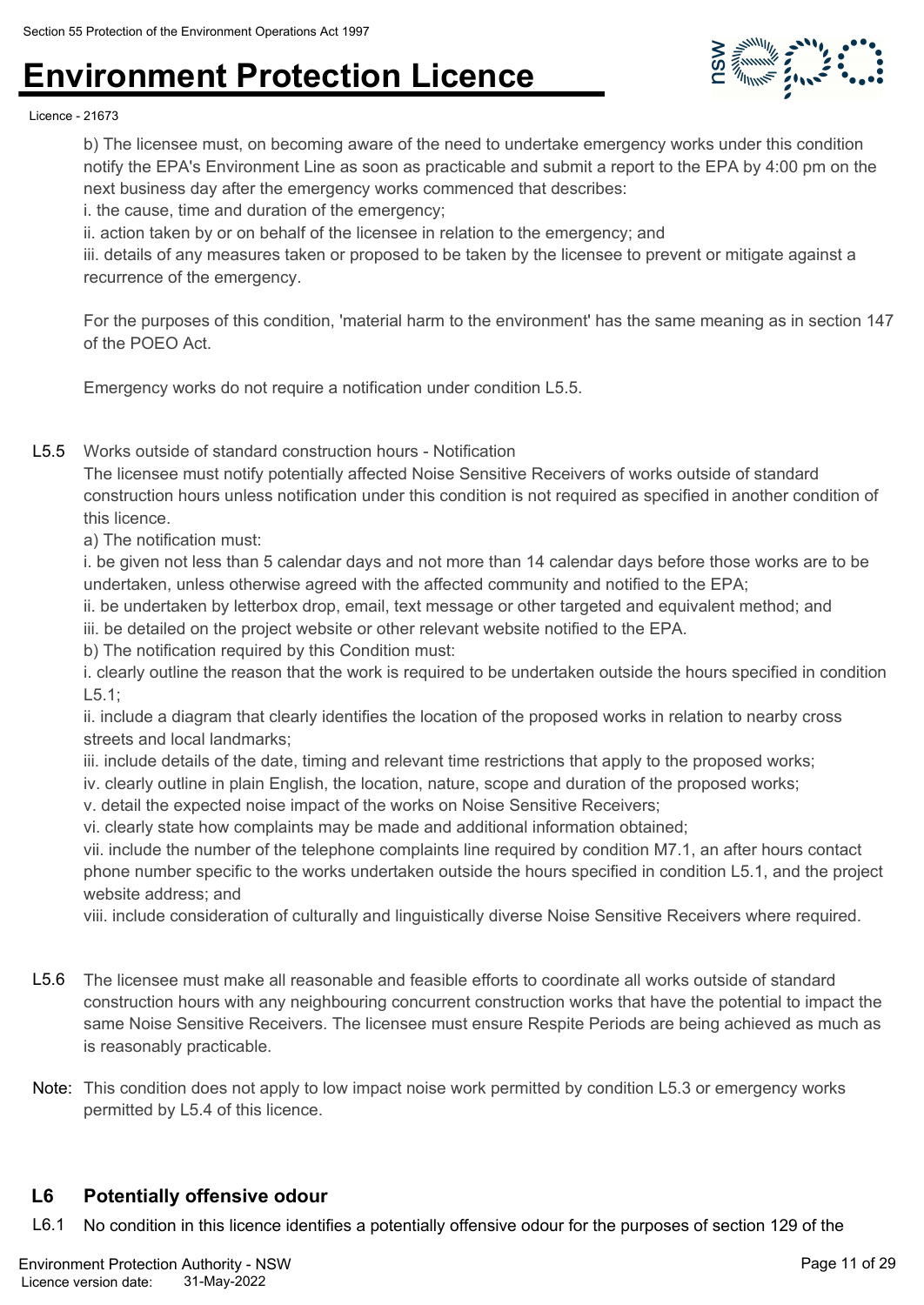

Licence - 21673

Protection of the Environment Operations Act 1997.

Note: Section 129 of the Protection of the Environment Operations Act 1997, provides that the licensee must not cause or permit the emission of any offensive odour from the premises but provides a defence if the emission is identified in the relevant environment protection licence as a potentially offensive odour and the odour was emitted in accordance with the conditions of a licence directed at minimising odour.

### **4 Operating Conditions**

### **O1 Activities must be carried out in a competent manner**

O1.1 Licensed activities must be carried out in a competent manner. This includes:

a) the processing, handling, movement and storage of materials and substances used to carry out the activity; and

b) the treatment, storage, processing, reprocessing, transport and disposal of waste generated by the activity.

#### **O2 Maintenance of plant and equipment**

- O2.1 All plant and equipment installed at the premises or used in connection with the licensed activity: a) must be maintained in a proper and efficient condition; and b) must be operated in a proper and efficient manner.
- O2.2 All erosion and sediment control measures installed on the premises are considered as 'plant and equipment' for the purpose of complying with condition O2.1 of this licence.

#### **O3 Dust**

- O3.1 All activities occurring at the premises must be carried out in a manner that will minimise the generation and prevent the emission of air pollution from the premises as much as is reasonably practicable.
- O3.2 The premises must be maintained in a condition which minimises the generation and prevents the emission of air pollution from the premises as much as is reasonably practicable.
- O3.3 The licensee must implement all reasonable and feasible measures to demonstrate compliance with condition O3.1 and O3.2.
- O3.4 Trucks leaving the premises that are carrying loads of dust generating materials must have their loads covered at all times, except during loading and unloading.

#### **O4 Processes and management**

O4.1 The licensee must implement all feasible and reasonable erosion and sediment controls as may be necessary throughout the life of works and activities to minimise sediment leaving the premises.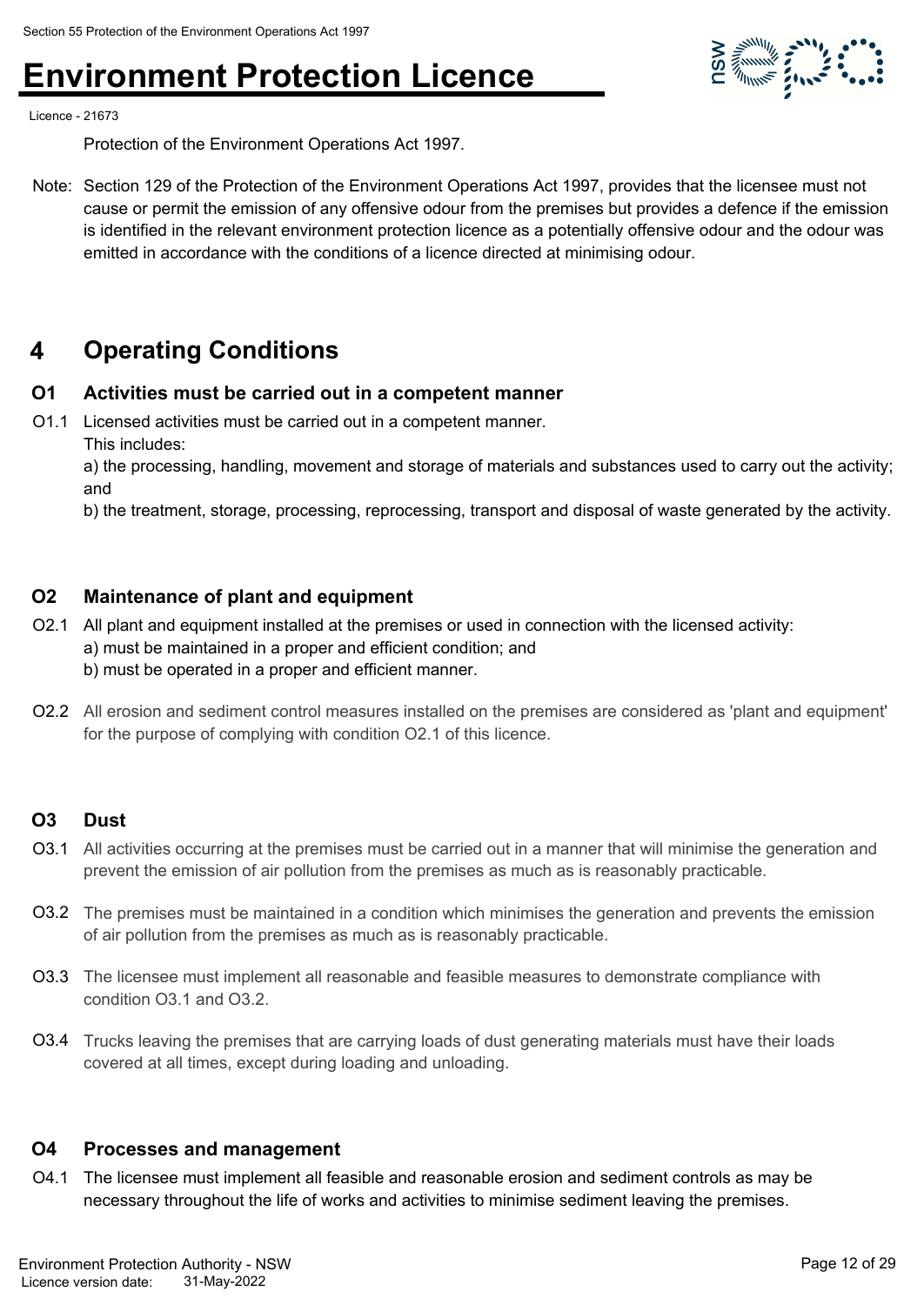

Licence - 21673

- O4.2 The licensee must ensure erosion and sediment controls are designed, constructed, operated and maintained consistent with the principle and practices of industry best practice, including: a) Managing Urban Stormwater – Soils and Construction, Volume 2D, Main Road Construction (DECC, 2008), to be read and used in conjunction with Managing Urban Stormwater: Soils and Construction, Volume 1, 4th Edition (Landcom, 2004);
	- b) Best Practice Erosion and Sediment Control (IECA 2008); and

c) other industry best practice documents if it can demonstrate the guidance will provide improved or equivalent outcomes for the environment and meet the requirements of condition L1.1 of this licence.

- O4.3 The licensee must ensure that all vehicles, motorised plant and equipment leaving the premises do not deposit mud, soil, sand, gravel and any other materials onto public roads.
- O4.4 The licensee must:

a) ensure the design storage capacity of any sediment basin installed on the premises is reinstated within the design management period following the cessation of a rainfall event that causes runoff to occur on or from the premises; and

b) keep records of the available water and sediment storage capacities in each sediment basin and provide to an authorised officer upon request.

- O4.5 The licensee must ensure that sampling point(s) for water discharged from the sediment basin(s) are provided and maintained in an appropriate condition to permit:
	- a) the clear identification of each sediment basin and discharge point;
	- b) the collection of representative samples of the water discharged from the sediment basin(s); and
	- c) access to the sampling point(s) at all times by an authorised officer of the EPA.

### **O5 Waste management**

O5.1 The licensee must prepare and provide to the EPA a Construction Waste Management Plan (CWMP) for each stage of the project or where due to project variables the CWMP requires updating. The CWMP must be provided prior to the commencement of each stage of the project and include (at a minimum):

a) the waste types and likely or estimated quantities for each waste type to be generated on the premises;

b) details of the proposed sampling, testing and other methods to be used to characterise and classify waste to be generated on the premises for waste management and transport purposes;

c) anticipated or known waste classification and characterisation of waste in accordance with the Waste Classification Guidelines Part 1: Classifying waste (EPA, 2014);

- d) details of how and where the waste is anticipated to be reused, recycled, stored or disposed of;
- e) the proposed location(s) for all waste anticipated to be stored at the premises;
- f) the proposed methods and frequencies for conducting compliance checks under condition O5.4; and

g) the licensee must consider the guidance in Construction and demolition waste: a management toolkit (EPA, 2019) when preparing and implementing the CWMP.

- Note: the requirements of this condition may be addressed in another plan or document provided to the EPA and referenced in the CWMP to satisfy the requirements of this condition.
- O5.2 The licensee must keep detailed records of waste generated, received or removed from the premises that includes (at a minimum):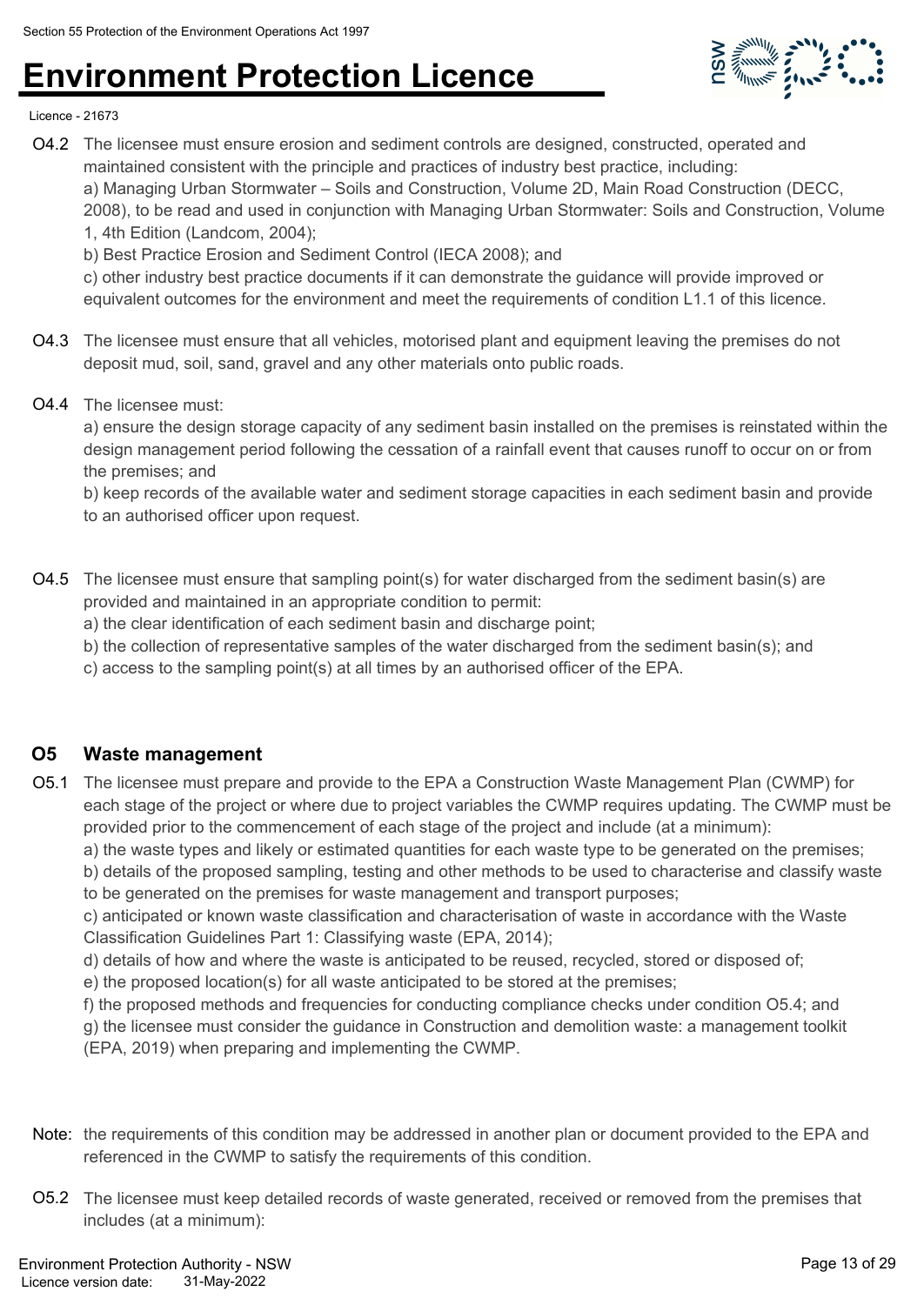

#### Licence - 21673

a) details of all waste transporters and the addresses and facility/business names of destination location(s) for all waste generated and transported off the premises for any purpose (including recycling, reuse, processing, treatment and disposal);

b) documented evidence (such as a licence) from each place of disposal that they can lawfully receive and manage (store, process, reuse, dispose) the types of waste proposed to be transported there;

c) the location(s) for all waste stored at the premises;

d) details of all waste received on the premises or transported off the premises that is subject to a Resource Recovery Order and/or Exemption under the Protection of the Environment Operations (Waste) Regulation 2014, and demonstration that the waste meets the requirements of the Order and/or Exemption;

e) legible copies of all documents/records evidencing that all waste transported from the premises was taken to and received at a facility/premises that lawfully accept and process the waste as intended;

f) keep legible copies of any waste tracking documentation required for the offsite transport of the waste to demonstrate the waste was tracked in accordance with NSW legislation;

g) comparisons showing the proposed waste quantities and waste types documented in the CWMP against the actual waste quantities and waste types; and

h) comparisons showing intended reuse, recycling or disposal locations documented in the CWMP against actual reuse, recycling and disposal locations.

- O5.3 The CWMP must be implemented for the duration of licensed activities, and a copy of the current CWMP, historic versions of the CWMP and all records required by condition O5.2 must be kept on the premises for the duration of the licence and provided to an EPA officer upon request.
- O5.4 The licensee must conduct compliance checks pursuant to the compliance check frequencies provided in the CWMP. The compliance checks must be conducted while licenced waste activities are being undertaken to ensure that all waste is being managed, transported, reused, recycled or disposed in a lawful manner. The compliance checks must take the form of one or more of the following:

a) desktop investigations, such as:

i. contacting reuse, recycling or disposal facilities directly;

ii. reviewing waste disposal dockets and waste transport tracking documentation and requirements;

iii. reviewing waste characterisation and classification information;

iv. reviewing exemption requirements against particular loads of waste;

v. reviewing environment protection licences, authorisations or approvals of facilities that receive waste generated by the project); or

b) site inspections to non-licenced reuse, recycling or disposal locations; or

c) any other method agreed in writing by the EPA.

All compliance checks conducted under this condition must be recorded and provided to an authorised officer upon request.

- O5.5 The licensee must not cause, permit or allow any waste generated outside the licensed premises to be received at the licensed premises, except:
	- a) virgin excavated natural material;
	- b) as expressly permitted by a condition of this licence; or

c) a resource recovery order and/or resource recovery exemption under the Protection of the Environment Operations (Waste) Regulation 2014.

### **5 Monitoring and Recording Conditions**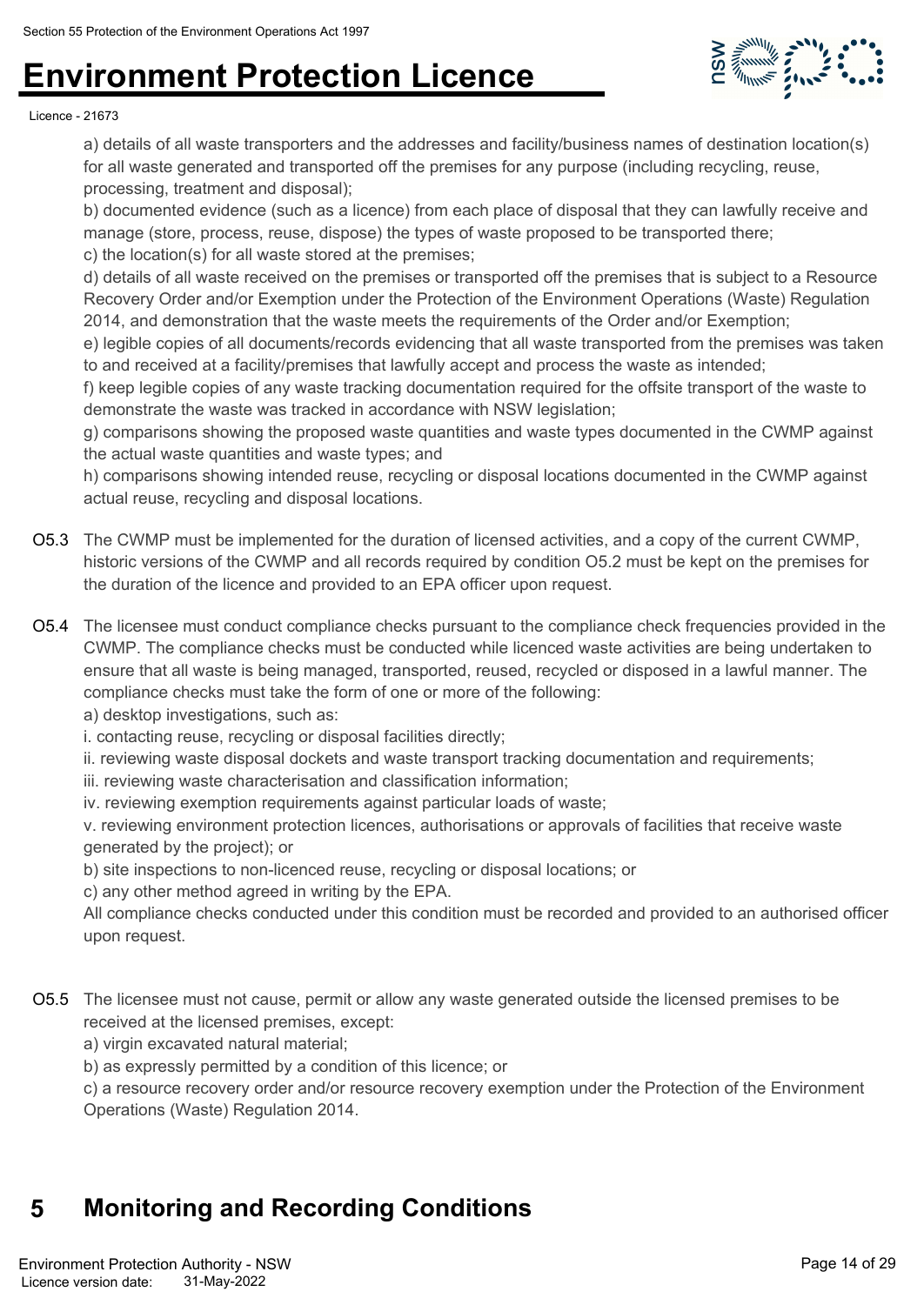

Licence - 21673

#### **M1 Monitoring records**

- M1.1 The results of any monitoring required to be conducted by this licence or a load calculation protocol must be recorded and retained as set out in this condition.
- M1.2 All records required to be kept by this licence must be:
	- a) in a legible form, or in a form that can readily be reduced to a legible form;
	- b) kept for at least 4 years after the monitoring or event to which they relate took place; and
	- c) produced in a legible form to any authorised officer of the EPA who asks to see them.
- M1.3 The following records must be kept in respect of any samples required to be collected for the purposes of this licence:
	- a) the date(s) on which the sample was taken;
	- b) the time(s) at which the sample was collected;
	- c) the point at which the sample was taken; and
	- d) the name of the person who collected the sample.

### **M2 Requirement to monitor concentration of pollutants discharged**

- M2.1 For each monitoring/discharge point or utilisation area specified below (by a point number), the licensee must monitor (by sampling and obtaining results by analysis) the concentration of each pollutant specified in Column 1. The licensee must use the sampling method, units of measure, and sample at the frequency, specified opposite in the other columns:
- M2.2 Water and/ or Land Monitoring Requirements

#### **POINT 1,2,3,4,5,6,7,8,9,10**

| <b>Pollutant</b> | Units of measure              | <b>Frequency</b>    | <b>Sampling Method</b> |
|------------------|-------------------------------|---------------------|------------------------|
| Oil and Grease   | Visible                       | Special Frequency 1 | Visual Inspection      |
| pH               | pН                            | Special Frequency 1 | Probe                  |
| Turbidity        | nephelometric turbidity units | Special Frequency 1 | Grab sample            |

M2.3 For the purposes of Condition M2.2 and the Table thereto, 'Special Frequency 1' means:

a) less than 24 hours prior to a controlled discharge and daily for any continued controlled discharge, when it is safe to do so; and

b) when rainfall causes a discharge from a sediment basin which has not been emptied within the design management period following cessation of a rainfall event, when it is safe to do so.

### **M3 Testing methods - concentration limits**

M3.1 Subject to any express provision to the contrary in this licence, monitoring for the concentration of a pollutant discharged to waters or applied to a utilisation area must be done in accordance with the Approved Methods Publication unless another method has been approved by the EPA in writing before any tests are conducted.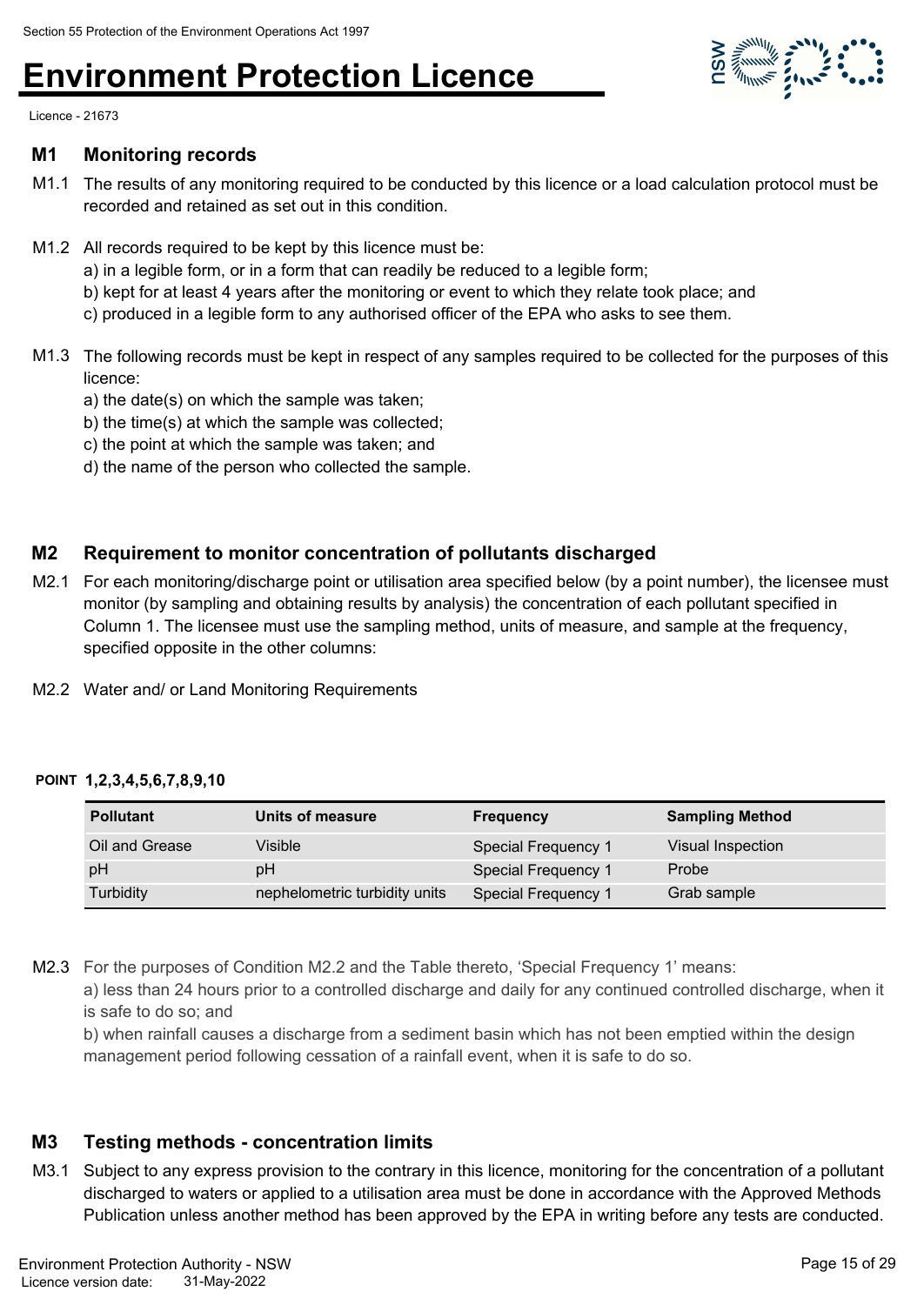Licence - 21673

### **M4 Environmental monitoring**

- M4.1 All noise and vibration monitoring for the purposes of determining compliance with the conditions of this licence must be undertaken by a Competent Person as defined in the special dictionary of this licence.
- M4.2 All noise monitoring for the purposes of determining compliance with the conditions of this licence must consider and be generally undertaken in accordance with; (a) Australian Standard AS 1055: 2018 Acoustics - Description and measurement of environmental noise; and

(b) the compliance monitoring guidance provided in the chapter 7 'Monitoring Performance' of the Noise Policy for Industry (EPA, 2017).

M4.3 All vibration monitoring must be:

a) undertaken in accordance with the technical guidance provided in the Assessing Vibration: a technical guideline (DEC, 2006); and

b) assessed and reported against the acceptable and maximum values of human exposure to vibration set out in Tables 2.2 and 2.4 of this guideline.

M4.4 The licensee must undertake noise and vibration monitoring as directed by an authorised officer of the EPA. Where the monitoring is requested to take place on private land (for example a residential property) the licensee must request permission to access the premises in advance and keep a record of permission requests and responses. If a licensee is unable to obtain permission, the licensee must undertake the monitoring at an indicative location where possible and they must provide the response (including any nil response) to the EPA.

### **M5 Weather monitoring**

M5.1 The licensee must monitor and record temperature, wind direction, wind velocity and rainfall at either the project weather station, or through analysis of equivalent weather information obtained from the Australian Bureau of Meteorology. Monitoring must:

a) be representative of the premises;

b) commence prior to any works that may cause sediment to leave the premises; and

c) continue to be operated until soil disturbance activities cease at the premises and the site has been stabilised.

The rainfall monitoring data collected in compliance with this condition can be used to determine compliance with condition L<sub>2</sub>.5.

### **M6 Recording of pollution complaints**

M6.1 The licensee must keep a legible record of all complaints made to the licensee or any employee or agent of the licensee in relation to pollution arising from any activity to which this licence applies.

M6.2 The record must include details of the following: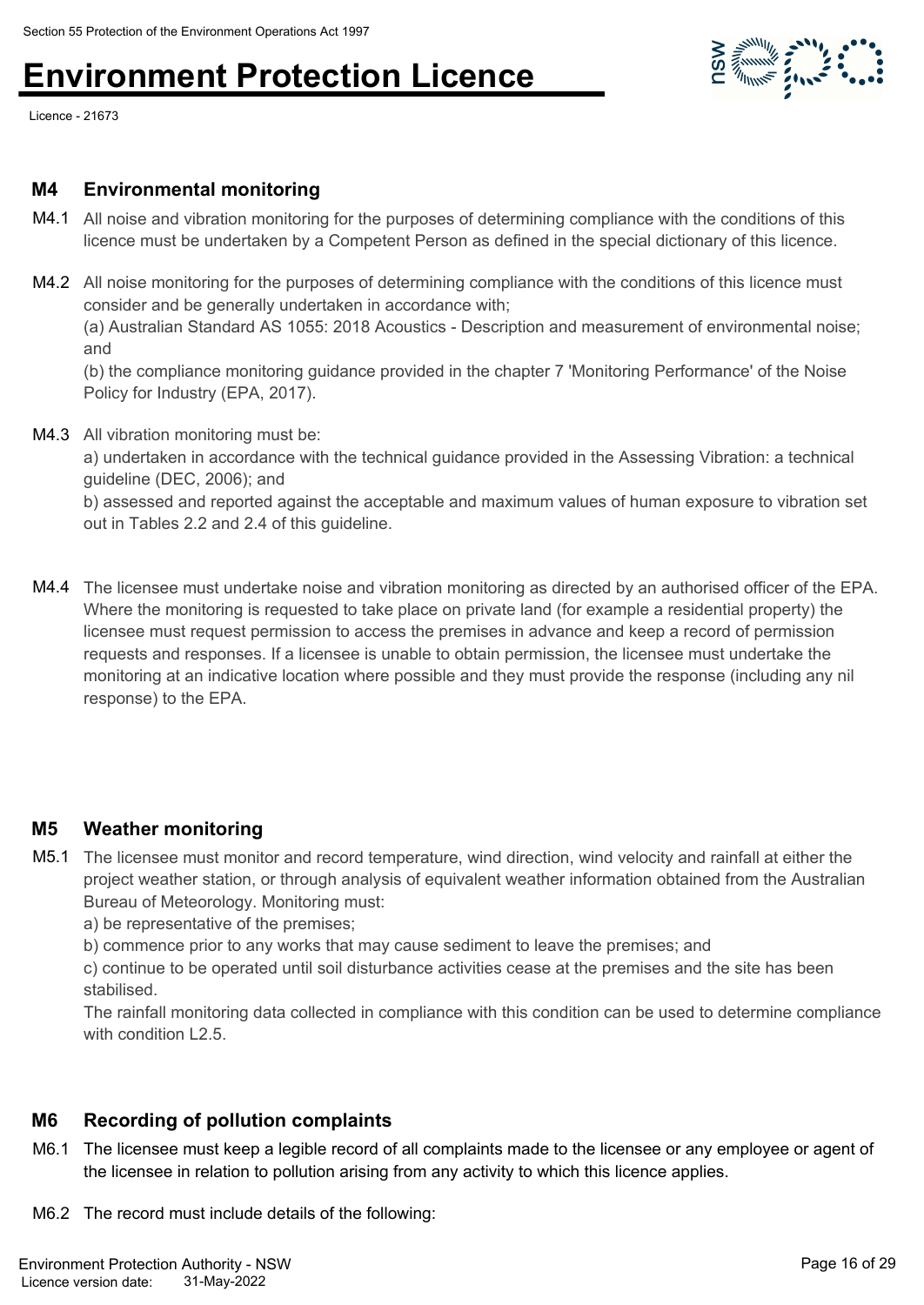

Licence - 21673

a) the date and time of the complaint;

b) the method by which the complaint was made;

c) any personal details of the complainant which were provided by the complainant or, if no such details were provided, a note to that effect;

d) the nature of the complaint;

e) the action taken by the licensee in relation to the complaint, including any follow-up contact with the complainant; and

f) if no action was taken by the licensee, the reasons why no action was taken.

- M6.3 The record of a complaint must be kept for at least 4 years after the complaint was made.
- M6.4 The record must be produced to any authorised officer of the EPA who asks to see them.

#### **M7 Telephone complaints line**

- M7.1 The licensee must operate during its operating hours a telephone complaints line for the purpose of receiving any complaints from members of the public in relation to activities conducted at the premises or by the vehicle or mobile plant, unless otherwise specified in the licence.
- M7.2 The licensee must notify the public of the complaints line telephone number and the fact that it is a complaints line so that the impacted community knows how to make a complaint.
- M7.3 The preceding two conditions do not apply until 16 May 2022 the date of the issue of this licence.
- M7.4 The licensee must ensure that the community complaints line and community notification required by conditions M7.1, M7.2 and M7.5 is undertaken at least 14 calendar days prior to commencement of licensed activities.
- M7.5 For the purposes of condition M7.1, the telephone complaints line may be operated by a third-party provider. The licensee must have staff available to respond to complaints during hours when works are occurring.
- M7.6 Unless otherwise undertaken by the project proponent, the licensee must undertake the following community notification activities:

a) include on the project website or other relevant website information on:

i. the nature, location and estimated construction time of the works;

ii. what works are expected to exceed Interim Construction Noise Guideline (DECC, 2009) noise management levels and the noise control measures to be implemented;

iii. how members of the public can make a complaint on the telephone complaints line and online;

iv. the after hours contact telephone number for any out of hours works permitted by this licence; and

v. how the complaints will be processed;

b) public notices in local newspapers, including community language newspapers including the information required by part a) of this condition;

c) clear signage at the boundary of each worksite that contains both the telephone complaints line number and the project website details;

d) ongoing additional community notification must be undertaken if:

i. new sensitive receivers are affected by noise, vibration or other construction impacts; or

ii. the details notified to the community in accordance with this condition materially change.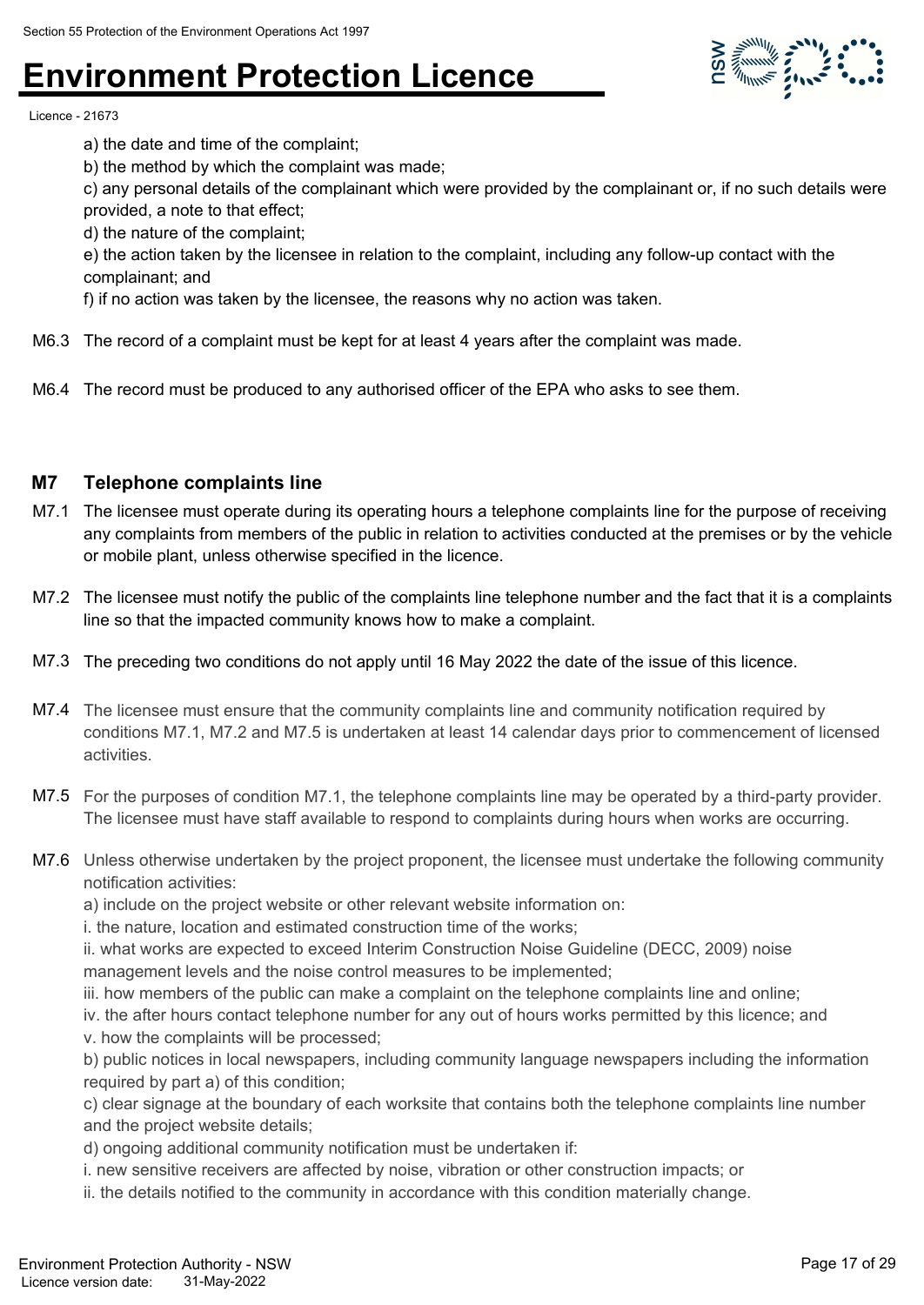

Licence - 21673

M7.7 Noise and Vibration Complaints

a) the licensee must commence investigation of noise and vibration complaints:

i. within two hours of the complaint being made; or

ii. in accordance with any documented complaint management agreement between the licensee and the complainant.

b) the licensee must offer to the complainant to undertake attended noise or vibration monitoring at their premises if:

i. any investigation referred to in this condition identifies works or activities being undertaken on the licensed premises as the likely source of the complaint; and

ii. the licensee is not in possession of noise monitoring data representative of the complainants location and of the subject works and activities being undertaken on the licensed premises.

c) if the occupant of the dwelling or management personnel of a Noise Sensitive Receiver (other than a dwelling) accepts the offer of attended noise or vibration monitoring the licensee must undertake that attended monitoring:

i. as soon as practicable; or

ii. at a time agreed with the complainant.

d) The licensee must, in respect of each complaint made, advise each complainant of the results of its investigation of their complaint and any proposed remedial action within a reasonable period of time.

### **6 Reporting Conditions**

### **R1 Annual return documents**

R1.1 The licensee must complete and supply to the EPA an Annual Return in the approved form comprising:

- 1. a Statement of Compliance,
- 2. a Monitoring and Complaints Summary,
- 3. a Statement of Compliance Licence Conditions,
- 4. a Statement of Compliance Load based Fee,
- 5. a Statement of Compliance Requirement to Prepare Pollution Incident Response Management Plan,
- 6. a Statement of Compliance Requirement to Publish Pollution Monitoring Data; and
- 7. a Statement of Compliance Environmental Management Systems and Practices.

At the end of each reporting period, the EPA will provide to the licensee notification that the Annual Return is due.

- R1.2 An Annual Return must be prepared in respect of each reporting period, except as provided below.
- Note: The term "reporting period" is defined in the dictionary at the end of this licence. Do not complete the Annual Return until after the end of the reporting period.
- R1.3 Where this licence is transferred from the licensee to a new licensee:

a) the transferring licensee must prepare an Annual Return for the period commencing on the first day of the reporting period and ending on the date the application for the transfer of the licence to the new licensee is granted; and

b) the new licensee must prepare an Annual Return for the period commencing on the date the application for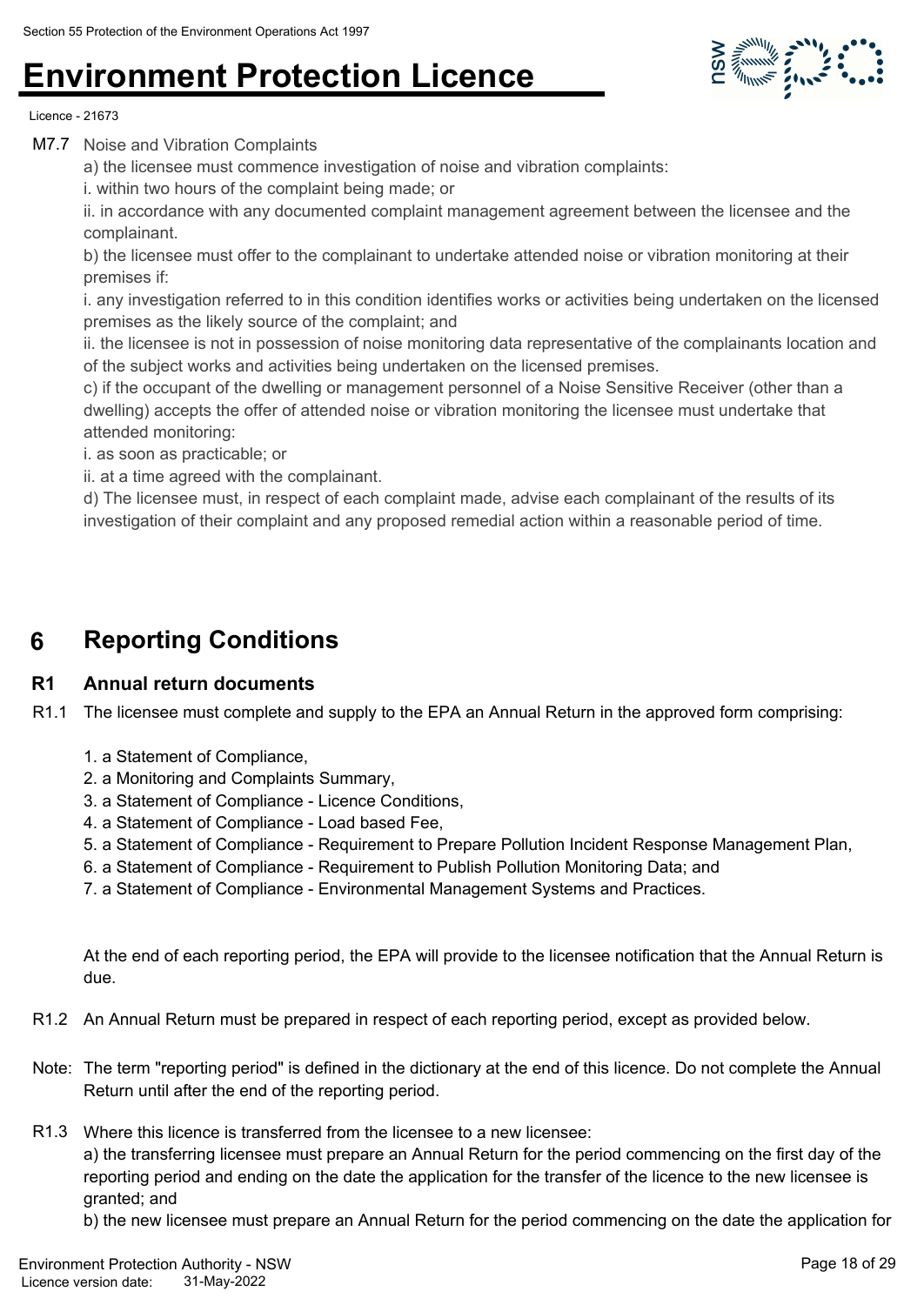

Licence - 21673

the transfer of the licence is granted and ending on the last day of the reporting period.

- Note: An application to transfer a licence must be made in the approved form for this purpose.
- R1.4 Where this licence is surrendered by the licensee or revoked by the EPA or Minister, the licensee must prepare an Annual Return in respect of the period commencing on the first day of the reporting period and ending on:

a) in relation to the surrender of a licence - the date when notice in writing of approval of the surrender is given; or

b) in relation to the revocation of the licence - the date from which notice revoking the licence operates.

- R1.5 The Annual Return for the reporting period must be supplied to the EPA via eConnect *EPA* or by registered post not later than 60 days after the end of each reporting period or in the case of a transferring licence not later than 60 days after the date the transfer was granted (the 'due date').
- R1.6 The licensee must retain a copy of the Annual Return supplied to the EPA for a period of at least 4 years after the Annual Return was due to be supplied to the EPA.
- R1.7 Within the Annual Return, the Statements of Compliance must be certified and the Monitoring and Complaints Summary must be signed by:
	- a) the licence holder; or
	- b) by a person approved in writing by the EPA to sign on behalf of the licence holder.

#### **R2 Notification of environmental harm**

- R2.1 Notifications must be made by telephoning the Environment Line service on 131 555.
- Note: The licensee or its employees must notify all relevant authorities of incidents causing or threatening material harm to the environment immediately after the person becomes aware of the incident in accordance with the requirements of Part 5.7 of the Act.
- R2.2 The licensee must provide written details of the notification to the EPA within 7 days of the date on which they became aware of the incident.

#### **R3 Written report**

R3.1 Where an authorised officer of the EPA suspects on reasonable grounds that:

a) where this licence applies to premises, an event has occurred at the premises; or

b) where this licence applies to vehicles or mobile plant, an event has occurred in connection with the carrying out of the activities authorised by this licence,

and the event has caused, is causing or is likely to cause material harm to the environment (whether the harm occurs on or off premises to which the licence applies), the authorised officer may request a written report of the event.

R3.2 The licensee must make all reasonable inquiries in relation to the event and supply the report to the EPA within such time as may be specified in the request.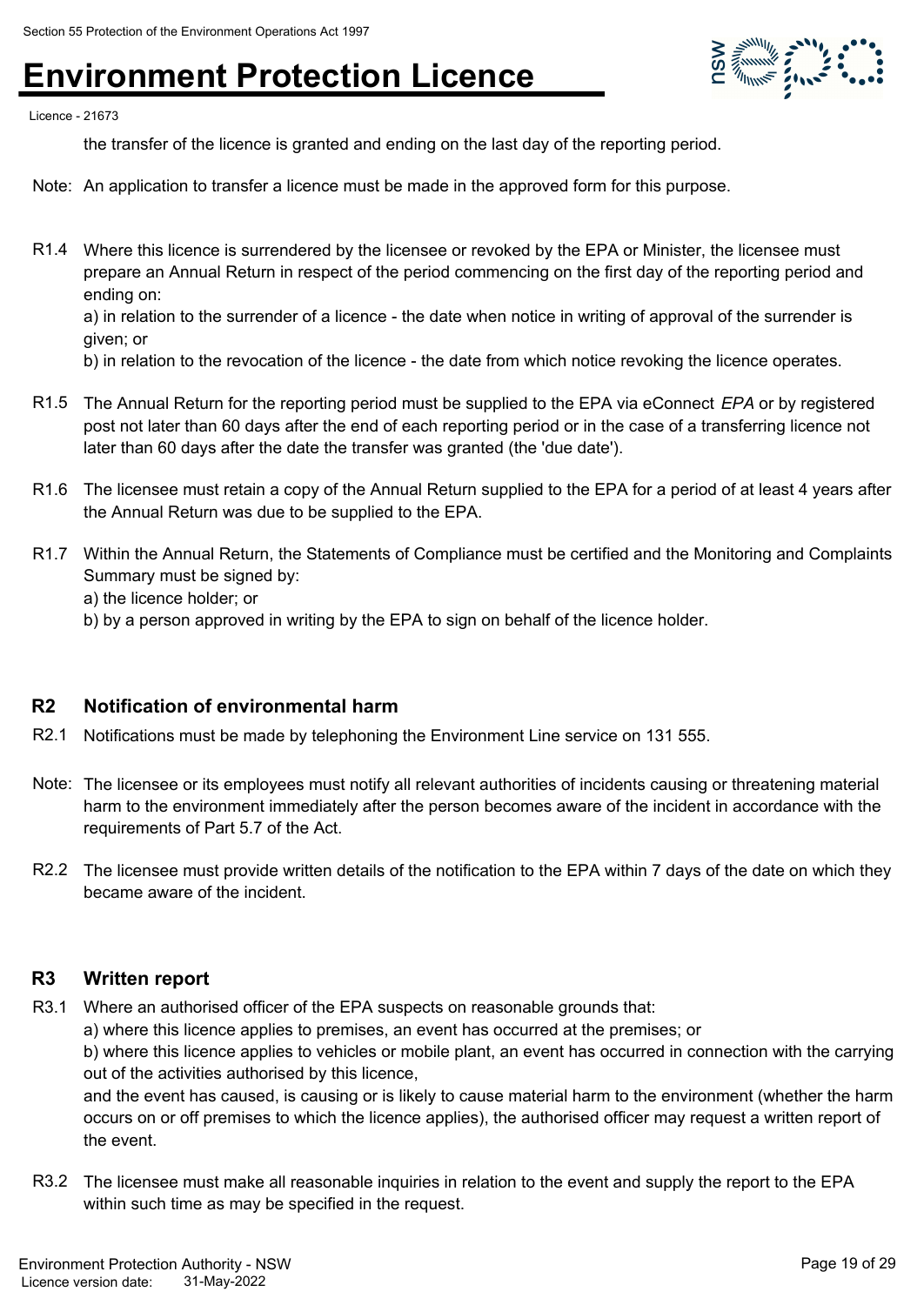

Licence - 21673

- R3.3 The request may require a report which includes any or all of the following information:
	- a) the cause, time and duration of the event;
	- b) the type, volume and concentration of every pollutant discharged as a result of the event;

c) the name, address and business hours telephone number of employees or agents of the licensee, or a specified class of them, who witnessed the event;

d) the name, address and business hours telephone number of every other person (of whom the licensee is aware) who witnessed the event, unless the licensee has been unable to obtain that information after making reasonable effort;

e) action taken by the licensee in relation to the event, including any follow-up contact with any complainants; f) details of any measure taken or proposed to be taken to prevent or mitigate against a recurrence of such an event; and

g) any other relevant matters.

R3.4 The EPA may make a written request for further details in relation to any of the above matters if it is not satisfied with the report provided by the licensee. The licensee must provide such further details to the EPA within the time specified in the request.

### **R4 Other reporting conditions**

R4.1 Daily Complaints Reports

a) The licensee must submit by 4:00 pm each business day a report to the EPA that provides details of all complaints relating to activities regulated by this licence received on the telephone complaints line required by Condition M7.1 or through any other means.

b) The report must be:

i. provided in a format approved in writing by the EPA;

ii. submitted to the email address nominated by the EPA; and

- iii. include the complaints received in the previous 24 hours to 12pm;
- c) The licensee is not required to submit a report:

i. for any reporting period during which no complaints have been received;

ii. that would otherwise be required to be submitted on a Saturday, Sunday or public holiday. It must instead be submitted not later than 4:00pm on the next business day.

### R4.2 Noise and Vibration Reports

a) Upon request of an authorised officer, the licensee must submit a Preliminary Investigation Report to the EPA in respect of any noise or vibration monitoring undertaken in accordance with the requirements of Condition M4.4.

b) The Preliminary Investigation Report must be submitted to the EPA by 4:00 pm on the afternoon of the next working day following any noise or vibration monitoring or other time as agreed in writing by EPA. c) The Preliminary Investigation Report must include:

i. numerical and/or graphical representation of the noise and vibration monitoring results including both ambient noise levels and the level of noise from activities on the premises only; and

ii. the noise levels reported using the following noise descriptors: LAeq,T; LAF90,T; and LAFmax,T (T representing the 15 minute measurement period unless an alternative period is justified); and

iii. an assessment of measured construction noise and vibration levels against noise limits or noise management levels specified in this licence, requirements in the project specific Construction Noise and Vibration Plan and/or Impact Statement prepared the activities, relevant noise modelling and any relevant noise guidelines.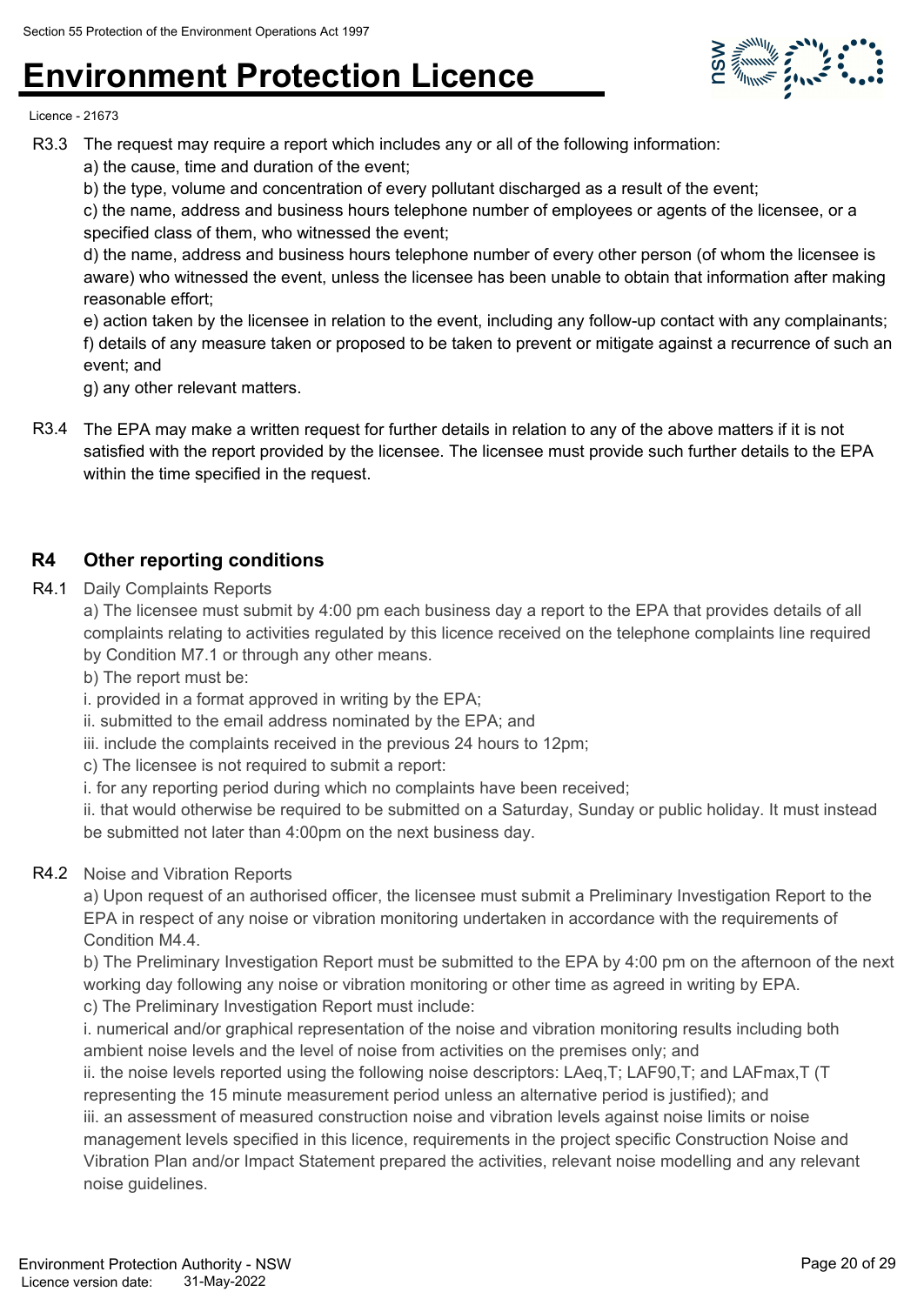

Licence - 21673

R4.3 In the event of any exceedance of the Best Achievable Noise Performance Objectives identified in the project specific Construction Noise and Vibration Plan and/or Impact Statement ("the plans") prepared for the activities, the licensee must:

a) investigate the cause of the exceedance and identify whether all feasible and reasonable noise and vibration mitigation measures identified in the plans have been effectively deployed;

b) identify any noise and vibration measures recommended in the plans that were not effectively deployed; c) assess appropriate remedial actions to seek to achieve the best achievable noise performance objectives;

d) submit a Follow-Up Investigation Report to the EPA within 5 business days (unless agreed in writing by the EPA) of any noise or vibration monitoring having been undertaken that detected the exceedance; and e) include the following information in the Follow-Up Investigation Report:

i. confirmation of whether noise monitoring has been undertaken in accordance with AS1055:2018 and the compliance monitoring guidance provided in the Interim Construction Noise Guideline (DECC, 2009); ii. confirmation of whether vibration monitoring has been undertaken in accordance with the guidance provided in Assessing Vibration: a technical guideline (DEC, 2006);

iii. details of the prevailing meteorological conditions during the period when the monitoring was undertaken; iv. a map of each noise and vibration monitoring location in relation to the noise source, including relevant distances;

v. numerical and graphical representation of the noise and vibration monitoring results;

vi. an analysis of the noise and vibration monitoring results;

vii. details of any remedial action taken in relation to the matter; and

viii. in cases not the subject of remedial action, detailed justification of the decision not to undertake remedial action.

R4.4 The licensee must record all inspections of erosion and sediment control measures installed on the premises, including observations and works undertaken to repair and maintain these measures, and provide these records to an authorised officer upon request.

### **7 General Conditions**

### **G1 Copy of licence kept at the premises or plant**

- G1.1 A copy of this licence must be kept at the premises to which the licence applies.
- Note: The requirements outlined in this condition only come into force when works and activities commence at the licensed premises.
- G1.2 The licence must be produced to any authorised officer of the EPA who asks to see it.
- G1.3 The licence must be available for inspection by any employee or agent of the licensee working at the premises.

### **G2 Contact number for incidents and responsible employees**

G2.1 The licensee must provide the EPA with, and maintain, up to date contact details to enable the EPA: a) To contact either the licensee or a representative of the licensee who can respond at all times to incidents relating to the premises, and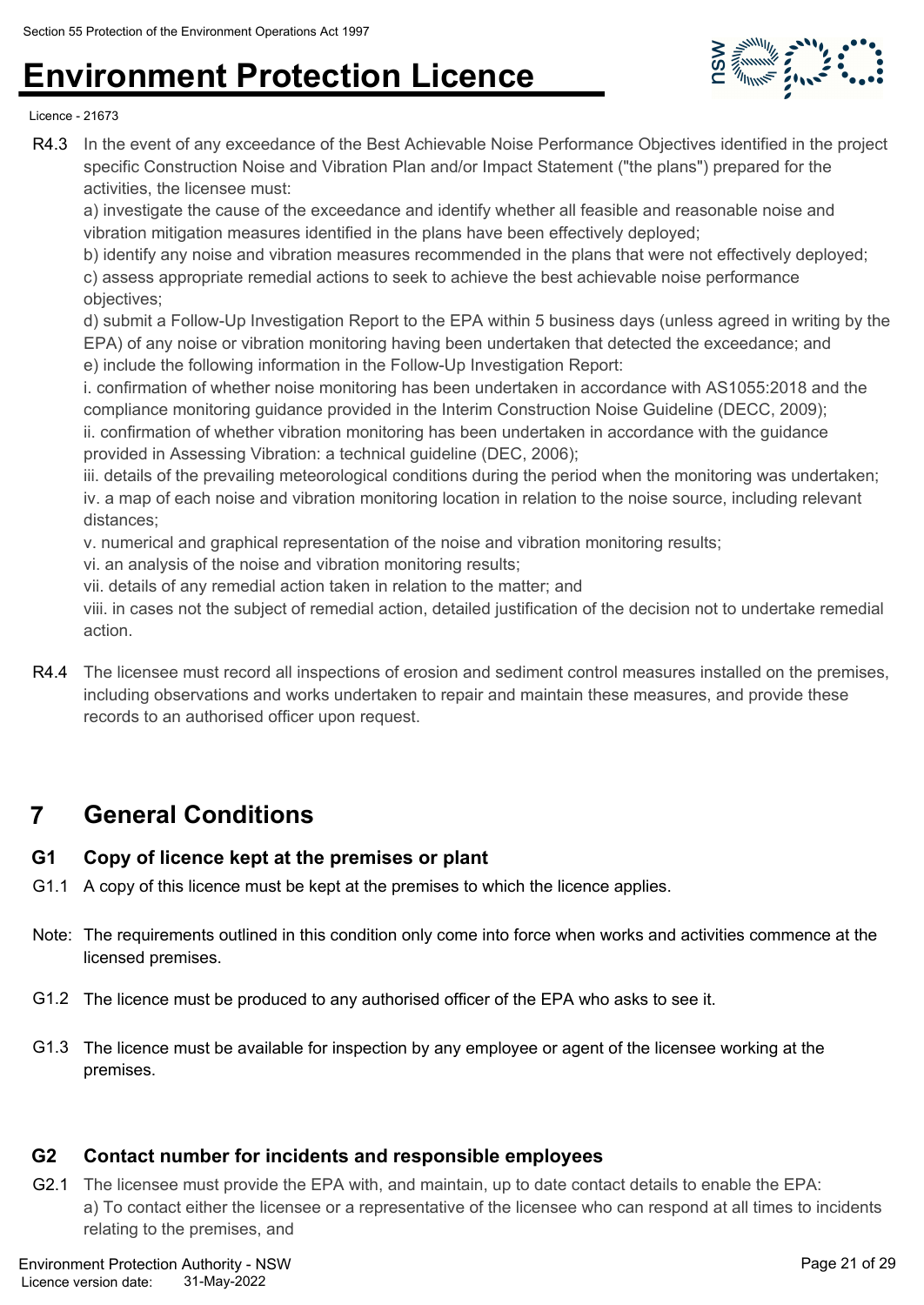

Licence - 21673

- b) To contact the licensee's senior employees or agents authorised at all times to;
- i. speak on behalf of the licensee, and
- ii. provide any information or document required under licence.
- G2.2 The contact details required by condition G2.1 above must include:

a) the full name and title of the authorised representatives and the scope of their respective authorisations; and

b) the direct telephone number, mobile number, email address and postal address for contacting each authorised representative.

### **G3 Other general conditions**

### G3.1 Environmental Induction

a) The licensee must ensure all personnel and contractors involved in undertaking any activity subject to this licence that has the potential to impact Noise Sensitive Receivers have received environmental induction training relevant to their role prior to undertaking that activity; and

b) The induction training must:

i. clearly identify the location of all noise sensitive receivers likely to be affected by noise or vibration generated during the course of the work undertaken by those personnel; and

ii. highlight the licence requirements to minimise noise and vibration impacts on Noise Sensitive Receivers.

### **8 Special Conditions**

### **E1 Community Agreements**

E1.1 Work outside standard construction hours - community consultation and agreement

The licensee may work outside standard construction hours (as defined in L5.1) in circumstances other than those permitted under conditions L5.3, L5.4, or any other condition of this licence if the Licensee:

a) undertakes community consultation and agreement as described in E1.2;

b) submits to the EPA a written request to work outside the standard construction hours attaching information set out in E1.3; and

c) obtains approval by the EPA to work outside standard construction hours. The EPA may, in exercising its discretion to approve the works outside standard construction hours, review whether the licensee has obtained community agreement. Specifically, whether a substantial majority of the individual Noise Sensitive Receivers who together comprise the Community Affected Catchments and were contacted has consented to the planned works out of standard hours.

E1.2 Requirements for community consultation and agreement

Any community consultation and agreement undertaken with respect to the proposed out of hours works (OOHW) must:

a) be prepared and implemented in accordance with the Interim Construction Noise Guidelines (DEC 2009), the Noise Policy for Industry (EPA, 2017) and AS2436-2010: Guide to noise and vibration control on construction, demolition and maintenance sites;

b) include consultation of all noise sensitive receivers within the Community Affected Catchments. This includes Noise Sensitive Receivers that have declined to participate in previous agreements unless a community member has explicitly requested not to be involved in any future consultation about future OOHW; c) ensure that the noise sensitive receivers understand the nature of the works and any predicted impacts,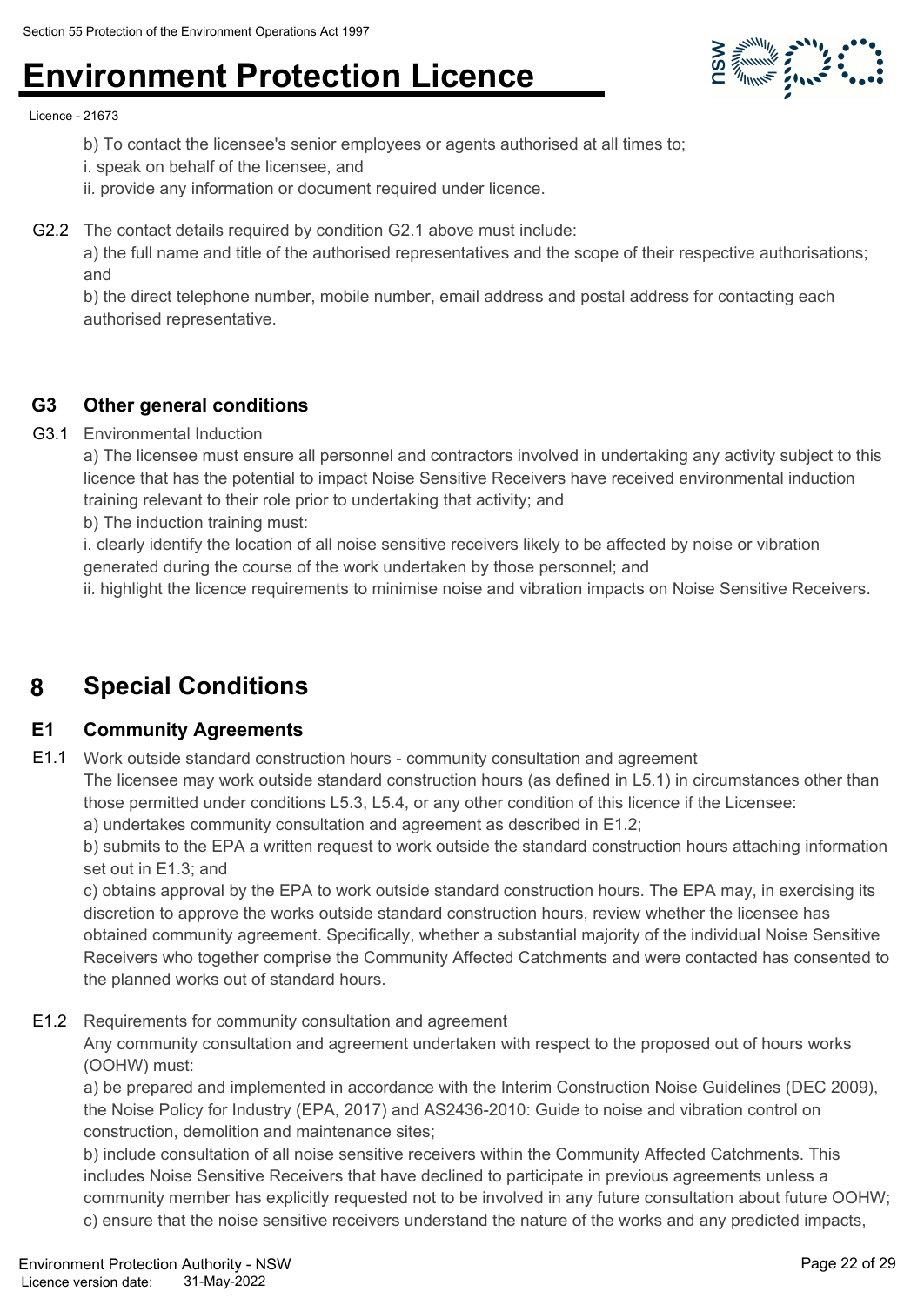

#### Licence - 21673

including that consideration is made of additional requirements relevant to the needs of culturally and linguistically diverse Noise Sensitive Receivers, and include details for interpreting services for languages other than English where required.

d) include in the community consultations with Noise Sensitive Receivers the following information:

- i. the actual works proposed;
- ii. any expected impacts in clear, plain English based on noise modelling;
- iii. the expected duration of the works;
- iv. any expected benefits for receivers;
- v. any other known concurrent OOHW that will be occurring; and

vi. any other OOHW that will be occurring on the nights preceding and following the proposed works or, if the proposed work precedes or follows a weekend period, any other OOHW that will be occurring on the weekend.

e) request consent from the Noise Sensitive Receiver for their responses to be provided to the EPA; f) ensure that a record is kept when a licensee is unable to contact a noise sensitive receiver after three attempts, including leaving "sorry I missed you" cards explaining the reason for the visit and requesting a return phone call; and

g) demonstrate, where the OOHW is predicted to go on longer than 28 calendar days, that the licensee has consulted the community in relation to re-engagement periods for the purpose of determining agreement from the community is maintained and continuing.

Detailed records are to be maintained by the licensee of all community consultations, including attempts to contact Noise Sensitive Receivers, and must be maintained for the duration of the licence.

Any Noise Sensitive Receiver who requests a copy of the record of conversations must be supplied with one.

E1.3 The licensee must report to the EPA the community consultation and agreement process that was undertaken with the Community Affected Catchments.

This report to the EPA must be:

a) prepared in writing;

b) detail the steps taken to fulfil the requirements of condition E1.2;

c) demonstrate that the Noise Sensitive Receivers understood the nature of the works and any predicted impacts, including that consideration was made of additional requirements relevant to the needs of culturally and linguistically diverse Noise Sensitive Receivers;

d) provide the script used during the community consultation with Noise Sensitive Receivers;

e) report community response and consent rates (including where no contact could be made) against the total community affected catchments, and must be broken down into response and consent rates based on sub-catchments that are delineated by affectation levels;

f) include a noise validation monitoring plan as required by E1.4; and

g) be submitted to the EPA at least 15 business days prior to any works that are the subject of the agreement being undertaken unless prior arrangements have been made with the EPA.

A copy of the report must be:

a) kept by the licensee for the duration of this licence including on the premises, and made available to an EPA authorised officer on request; and

b) be made available on the licensee's project website or another website approved in writing by the EPA for the duration of the OOHWs permitted under condition E1.1. (Personal details of Noise Sensitive Receivers must be omitted).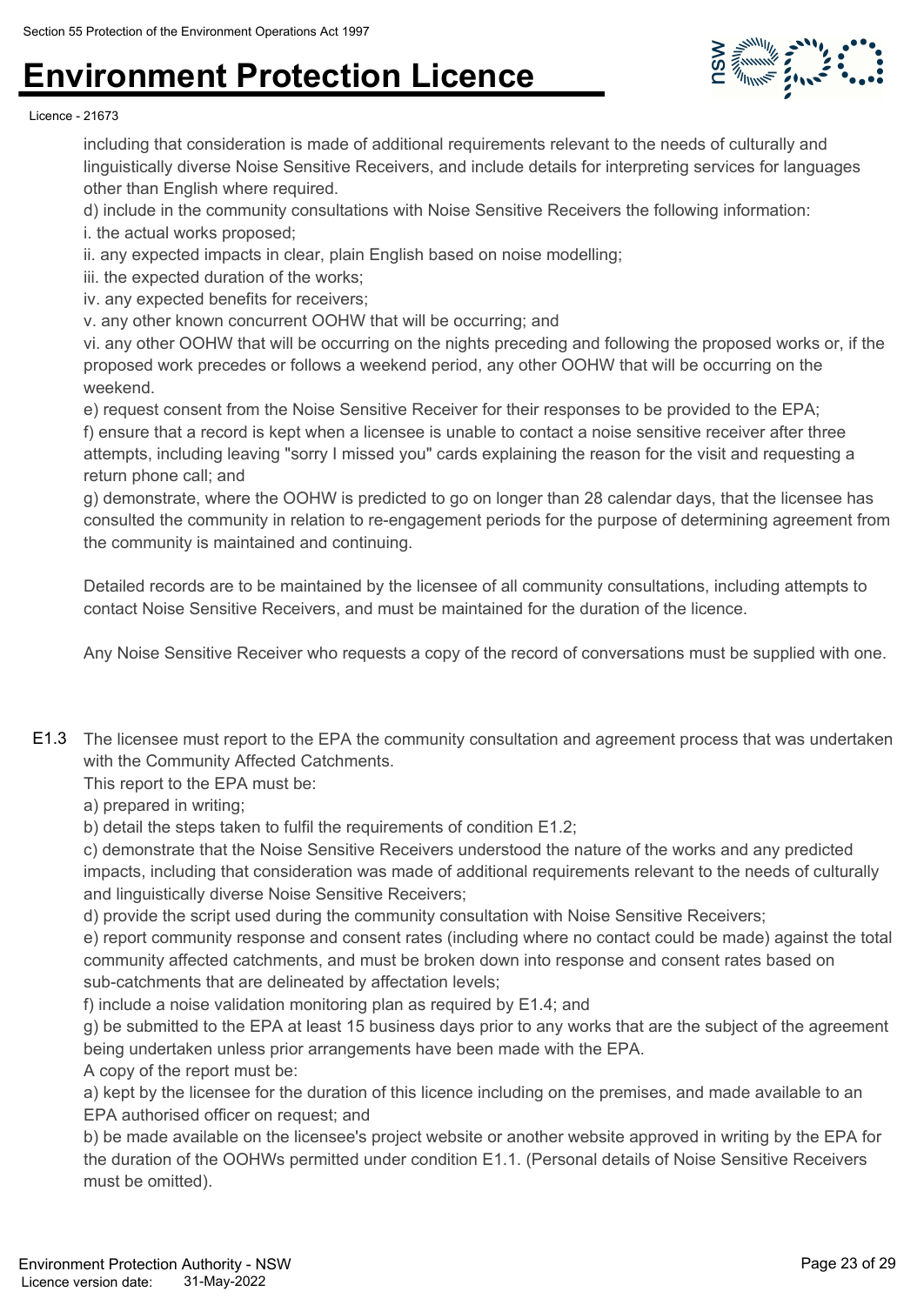

Licence - 21673

E1.4 Noise Validation Monitoring

A noise validation monitoring plan must be submitted to the EPA for approval as part of the community agreement documentation prior to any OOHW occurring.

E1.5 Validation monitoring must be undertaken for any OOHW that are the approved under condition E1.1 and must:

a) be undertaken in accordance with the monitoring plan prepared under condition E1.4;

b) be performed by a Competent Person;

c) be performed on at least the first 2 occasions (day, evening, nights) where OOHW will be undertaken and are likely to impact Noise Sensitive Receivers;

d) be performed on any other occasion (day, evening, night) where the nature of the works is likely to cause greater noise impacts than the first 2 occasions;

e) be representative of the impacts in terms of monitoring locations, time and duration of measurements; and f) be recorded and provided to an EPA officer upon request.

E1.6 If validation monitoring undertaken under Condition E1.5 shows that noise levels are higher than those predicted by any noise modelling undertaken as part of the community agreement, work practices must be modified immediately so that measured noise levels do not exceed predicted levels.

Where it has been determined that works cannot be modified to achieve the predicted noise levels:

- a) the licensee must report immediately to the EPA; and
- b) after considering the circumstances EPA may withdraw its permission under E1.1.

#### E1.7 Ongoing community engagement and agreement

a) For any approval of OOHW under E1.1 predicted to take longer than 28 calendar days to remain valid, the licensee must be able to demonstrate agreement from the community is maintained and continuing. b) To demonstrate agreement from the community is maintained and continuing the licensee must: i. engage the community to determine if a substantial majority of Noise Sensitive Receivers continue to consent to the OOHW pursuant to the re-engagement period determined under condition E1.2(d); ii. provide the EPA with a report within 7 calendar days of the end of each re-engagement period summarising the community response including ongoing consent rates of the Noise Sensitive Receiver; and c) Where the licensee is unable to demonstrate a substantial majority of agreement from Community Affected Catchment is maintained and continuing:

i. the licensee must report immediately to the EPA; and

ii. after considering the circumstances EPA may withdraw its permission under E1.1.

### **E2 Special Dictionary**

**Special Dictionary**

| <b>Term</b>                                  | <b>Meaning</b>                                                                                                                                                                                                                              |
|----------------------------------------------|---------------------------------------------------------------------------------------------------------------------------------------------------------------------------------------------------------------------------------------------|
| Best Achievable Noise Performance Objectives | The construction noise level predicted at a receiver<br>location after all feasible and reasonable noise mitigation<br>measures have been incorporated into the prediction<br>model and considered in deriving the predicted noise<br>level |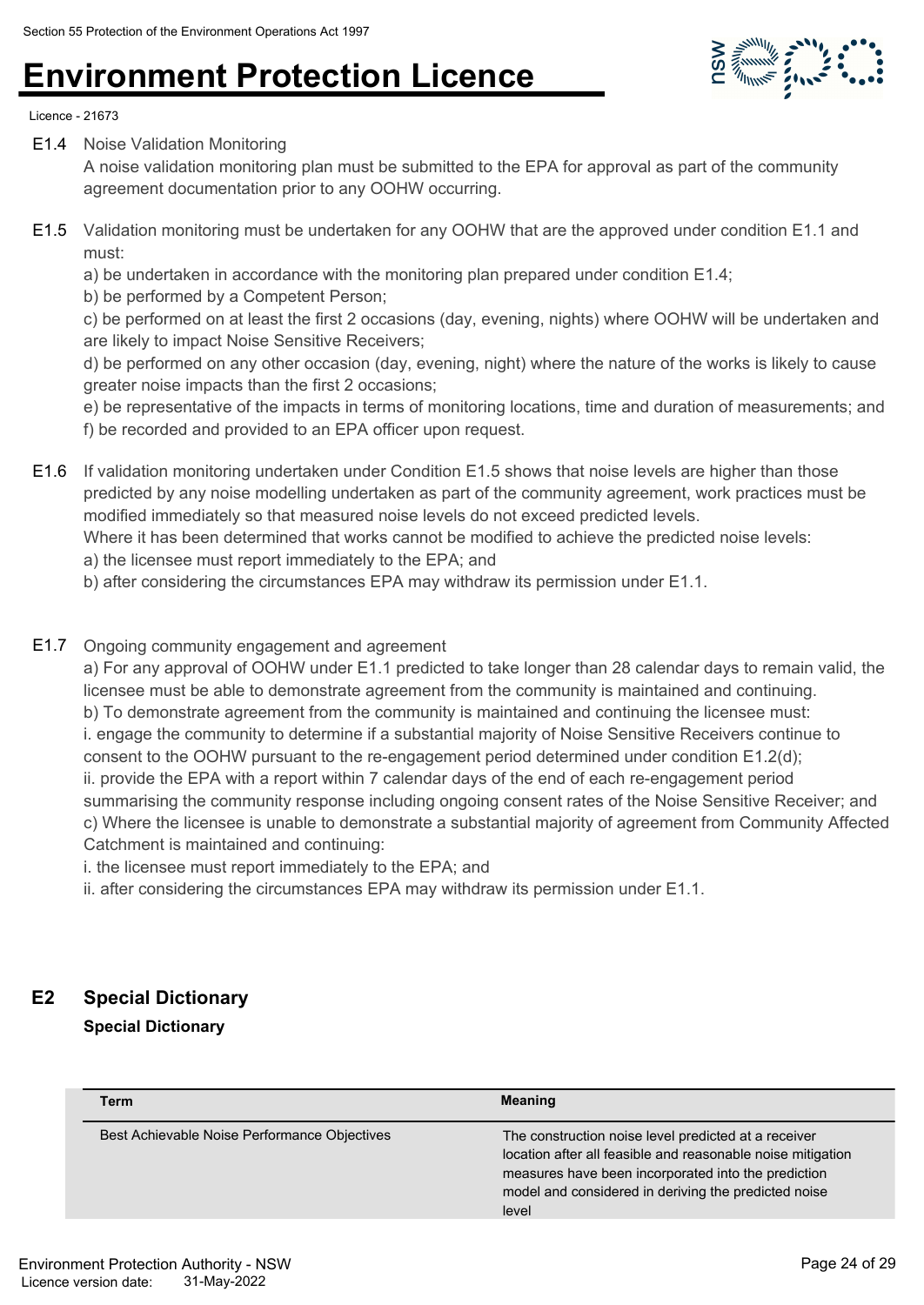

| Licence - 21673 |                                                                                                                                                |                                                                                                                                                                                                                                                                                                                                                                                                                                                                                                                                              |
|-----------------|------------------------------------------------------------------------------------------------------------------------------------------------|----------------------------------------------------------------------------------------------------------------------------------------------------------------------------------------------------------------------------------------------------------------------------------------------------------------------------------------------------------------------------------------------------------------------------------------------------------------------------------------------------------------------------------------------|
|                 | <b>Community Affected Catchment</b>                                                                                                            | means the combined group of all noise sensitive<br>receivers who are either:<br>a) predicted by the licensee to be impacted by noise<br>levels exceeding those specified in Condition L5.3a) and<br>$L5.3b$ ); or<br>b) predicted by the licensee to be impacted by noise<br>levels above a highly noise affected level of 75dB(A)                                                                                                                                                                                                           |
|                 | Competent Person - for the purpose of noise monitoring,<br>must satisfy one or more of the<br>following:                                       | • Have qualifications and/or experience sufficient to fulfil<br>the requirements of 'member' grade of the Australian<br><b>Acoustical Society</b><br>• Undertake duties of an acoustic consultant on behalf of<br>a firm that is a member of the Association of<br><b>Australasian Acoustical Consultants</b><br>• Have a recognised tertiary qualification in a discipline<br>pertinent to acoustics<br>• Be able to demonstrate competence through<br>professional experience and/or technical expertise to the<br>satisfaction of the EPA |
|                 | Construction Noise and Vibration Impact Assessment is<br>a document or suite of documents that:                                                | Describe the construction activities proposed; identifies<br>the potential impacts of those activities on the<br>community; the measures that will be used to reduce<br>impacts on the affected community; how the community<br>will be informed and engaged; and, how noise impacts<br>will be monitored and enforced. They are often referred to<br>as Noise and Vibration Management Plans, Construction<br>Noise and Vibration Impact Statements, Construction<br>Method Statements, Work Method Statements and the<br>like              |
|                 | High Noise Impact Activities and Works means<br>construction works which exceed the applicable NML at<br>sensitive receiver locations and are: | • Identified as particularly annoying in section 4.5 of the<br>ICNG; and/or,<br>• Works identified as 'Highly Noise Intensive Works' in a<br>planning approval for the activities in this licence; and/or<br>• Any other activity identified by the EPA, and advised to<br>the licensee, following an assessment of the character of<br>the noise emitted by the activity based on the Noise<br>Policy for Industry, Fact Sheet C considerations (EPA,<br>2017)                                                                              |
|                 | <b>Interim Construction Noise</b><br>Guidelines<br>(ICNG)                                                                                      | Interim Construction Noise Guidelines (DECC, July 2009)                                                                                                                                                                                                                                                                                                                                                                                                                                                                                      |
|                 | In Writing                                                                                                                                     | documents are to be submitted electronically unless<br>otherwise requested by EPA. Documents required to be<br>kept on the premises may be soft copy or hard copy                                                                                                                                                                                                                                                                                                                                                                            |
|                 | Noise Management Level (NML)                                                                                                                   | has the same meaning as "Airborne Noise Management<br>Levels" in the Interim Construction Noise Guideline<br>(DECC 2009)                                                                                                                                                                                                                                                                                                                                                                                                                     |
|                 | Noise Sensitive Receiver                                                                                                                       | Land uses that are sensitive to noise, including<br>residences and other sensitive land uses detailed in<br>Table 3 of the Interim Construction Noise Guideline<br>(DECC 2009)                                                                                                                                                                                                                                                                                                                                                               |
|                 | <b>Operating Hours</b>                                                                                                                         | means hours during which any construction-related<br>works or activities are being undertaken, including<br>outside of standard construction hours                                                                                                                                                                                                                                                                                                                                                                                           |
|                 | Out of Hours Works (OOHWs)                                                                                                                     | means hours outside standard construction hours as set<br>out in L5.1                                                                                                                                                                                                                                                                                                                                                                                                                                                                        |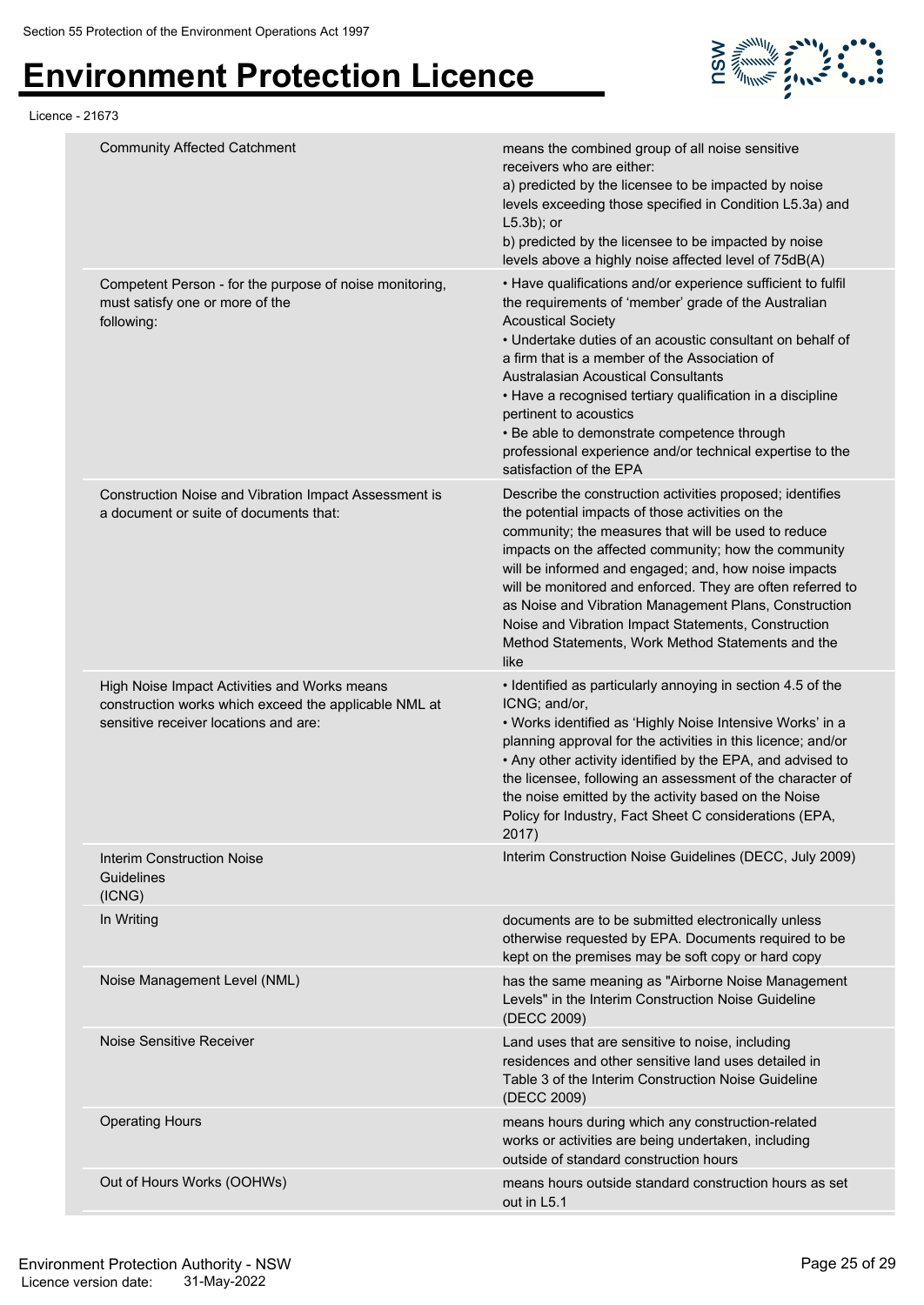

#### Licence - 21673

| Rating Background Level (RBL)               | the same meaning as in the Interim Construction Noise<br>Guideline (DECC 2009)                                                                                                                                                                                                                                                                                  |
|---------------------------------------------|-----------------------------------------------------------------------------------------------------------------------------------------------------------------------------------------------------------------------------------------------------------------------------------------------------------------------------------------------------------------|
| Residence                                   | A lawful and permanent structure erected in a land-use<br>zone that permits residential use (or for which existing<br>use rights under the EP&A Act apply) where a person/s<br>permanently reside and is not, nor associated with, a<br>commercial undertaking such as caretakers quarters,<br>hotel, motel, transient holiday accommodation or<br>caravan park |
| Resource Recovery Order and/or<br>Exemption | As described under Part 9, Clause 93 of the Protection<br>of the Environment Operations (Waste) Regulation 2014                                                                                                                                                                                                                                                 |
| Respite Period                              | Respite periods can be any combination of days or hours<br>where out-of-hours work would not be more than 5 dB(A)<br>above the rating background noise level at any residence                                                                                                                                                                                   |
| <b>Relevant Road Network Operator</b>       | means the local, state or Commonwealth government<br>department responsible for the operational performance<br>of the relevant road/s where activities are occurring                                                                                                                                                                                            |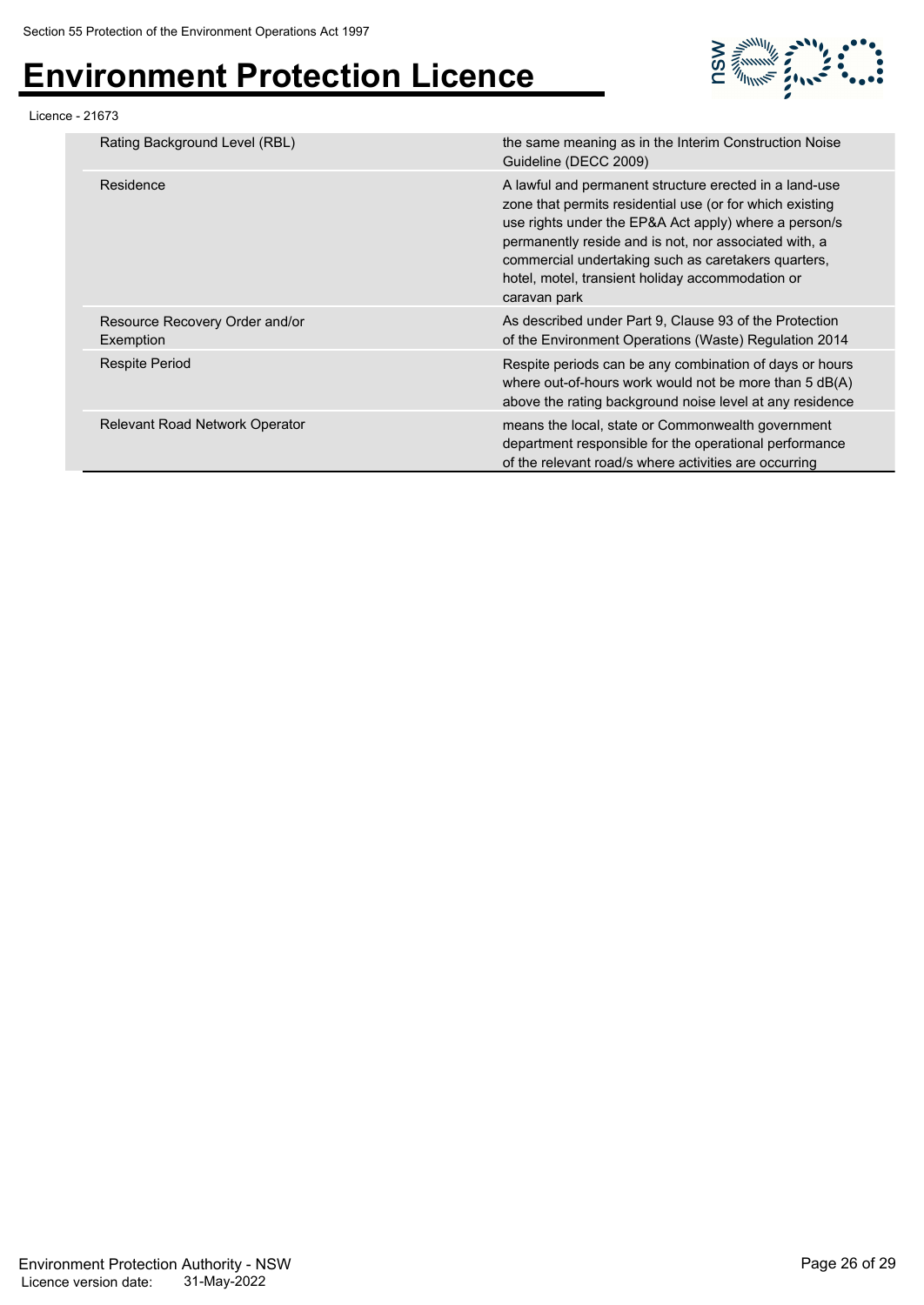#### Licence - 21673

**Dictionary** 

#### General Dictionary



| <b>3DGM</b> [in relation<br>to a concentration<br>limit] | Means the three day geometric mean, which is calculated by multiplying the results of the analysis of<br>three samples collected on consecutive days and then taking the cubed root of that amount. Where one<br>or more of the samples is zero or below the detection limit for the analysis, then 1 or the detection limit<br>respectively should be used in place of those samples |
|----------------------------------------------------------|---------------------------------------------------------------------------------------------------------------------------------------------------------------------------------------------------------------------------------------------------------------------------------------------------------------------------------------------------------------------------------------|
| Act                                                      | Means the Protection of the Environment Operations Act 1997                                                                                                                                                                                                                                                                                                                           |
| activity                                                 | Means a scheduled or non-scheduled activity within the meaning of the Protection of the Environment<br>Operations Act 1997                                                                                                                                                                                                                                                            |
| actual load                                              | Has the same meaning as in the Protection of the Environment Operations (General) Regulation 2009                                                                                                                                                                                                                                                                                     |
| AМ                                                       | Together with a number, means an ambient air monitoring method of that number prescribed by the<br>Approved Methods for the Sampling and Analysis of Air Pollutants in New South Wales.                                                                                                                                                                                               |
| AMG                                                      | Australian Map Grid                                                                                                                                                                                                                                                                                                                                                                   |
| anniversary date                                         | The anniversary date is the anniversary each year of the date of issue of the licence. In the case of a<br>licence continued in force by the Protection of the Environment Operations Act 1997, the date of issue of<br>the licence is the first anniversary of the date of issue or last renewal of the licence following the<br>commencement of the Act.                            |
| annual return                                            | Is defined in R1.1                                                                                                                                                                                                                                                                                                                                                                    |
| <b>Approved Methods</b><br><b>Publication</b>            | Has the same meaning as in the Protection of the Environment Operations (General) Regulation 2009                                                                                                                                                                                                                                                                                     |
| assessable<br>pollutants                                 | Has the same meaning as in the Protection of the Environment Operations (General) Regulation 2009                                                                                                                                                                                                                                                                                     |
| <b>BOD</b>                                               | Means biochemical oxygen demand                                                                                                                                                                                                                                                                                                                                                       |
| <b>CEM</b>                                               | Together with a number, means a continuous emission monitoring method of that number prescribed by<br>the Approved Methods for the Sampling and Analysis of Air Pollutants in New South Wales.                                                                                                                                                                                        |
| COD                                                      | Means chemical oxygen demand                                                                                                                                                                                                                                                                                                                                                          |
| composite sample                                         | Unless otherwise specifically approved in writing by the EPA, a sample consisting of 24 individual samples<br>collected at hourly intervals and each having an equivalent volume.                                                                                                                                                                                                     |
| cond.                                                    | Means conductivity                                                                                                                                                                                                                                                                                                                                                                    |
| environment                                              | Has the same meaning as in the Protection of the Environment Operations Act 1997                                                                                                                                                                                                                                                                                                      |
| environment<br>protection<br>legislation                 | Has the same meaning as in the Protection of the Environment Administration Act 1991                                                                                                                                                                                                                                                                                                  |
| <b>EPA</b>                                               | Means Environment Protection Authority of New South Wales.                                                                                                                                                                                                                                                                                                                            |
| fee-based activity<br>classification                     | Means the numbered short descriptions in Schedule 1 of the Protection of the Environment Operations<br>(General) Regulation 2009.                                                                                                                                                                                                                                                     |
| general solid waste<br>(non-putrescible)                 | Has the same meaning as in Part 3 of Schedule 1 of the Protection of the Environment Operations Act<br>1997                                                                                                                                                                                                                                                                           |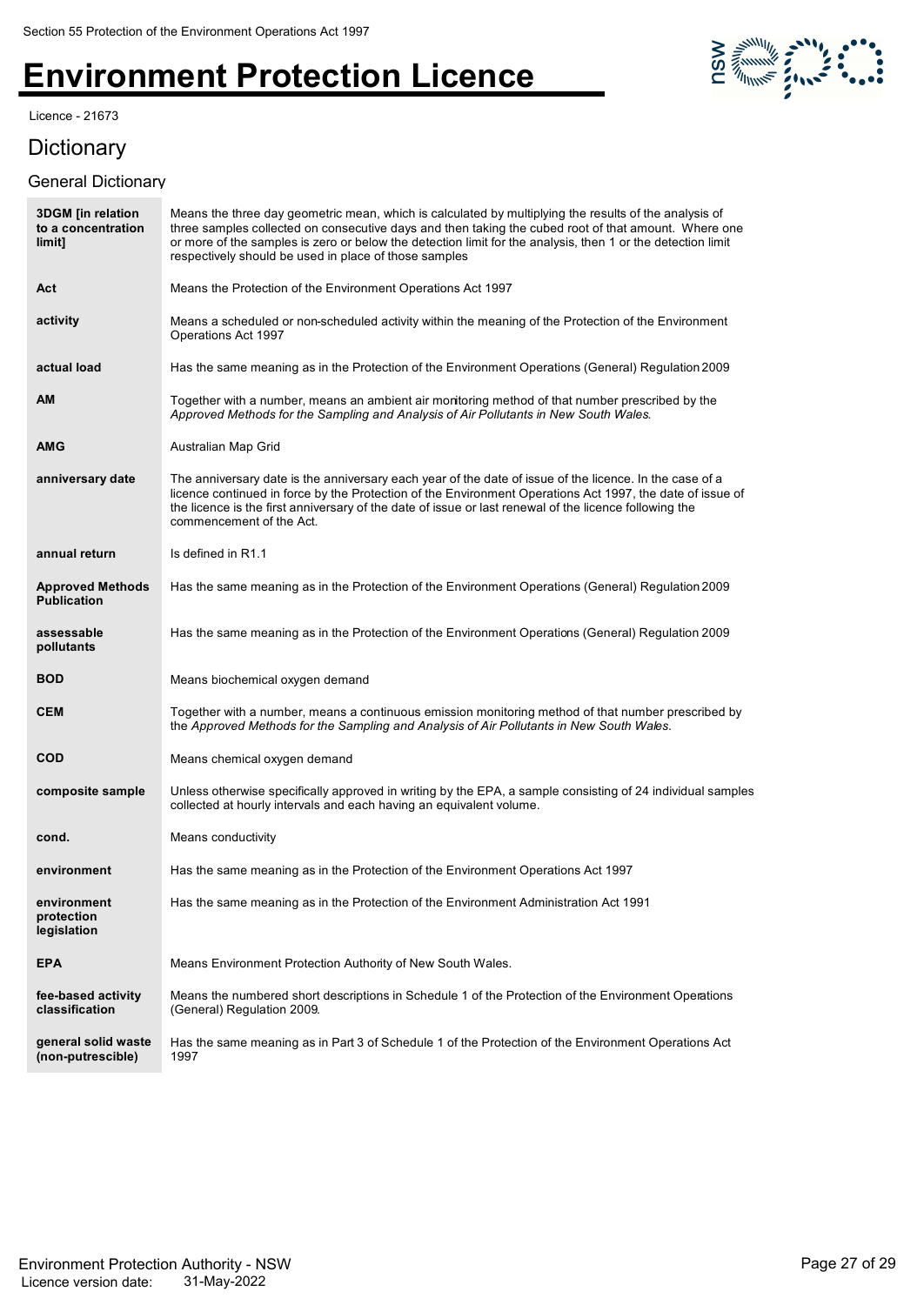

Licence - 21673

| flow weighted<br>composite sample                                      | Means a sample whose composites are sized in proportion to the flow at each composites time of<br>collection.                                                                                                                                                                                                                                                                                                                     |
|------------------------------------------------------------------------|-----------------------------------------------------------------------------------------------------------------------------------------------------------------------------------------------------------------------------------------------------------------------------------------------------------------------------------------------------------------------------------------------------------------------------------|
| general solid waste<br>(putrescible)                                   | Has the same meaning as in Part 3 of Schedule 1 of the Protection of the Environmen t Operations Act<br>1997                                                                                                                                                                                                                                                                                                                      |
| grab sample                                                            | Means a single sample taken at a point at a single time                                                                                                                                                                                                                                                                                                                                                                           |
| hazardous waste                                                        | Has the same meaning as in Part 3 of Schedule 1 of the Protection of the Environment Operations Act<br>1997                                                                                                                                                                                                                                                                                                                       |
| licensee                                                               | Means the licence holder described at the front of this licence                                                                                                                                                                                                                                                                                                                                                                   |
| load calculation<br>protocol                                           | Has the same meaning as in the Protection of the Environment Operations (General) Regulation 2009                                                                                                                                                                                                                                                                                                                                 |
| local authority                                                        | Has the same meaning as in the Protection of the Environment Operations Act 1997                                                                                                                                                                                                                                                                                                                                                  |
| material harm                                                          | Has the same meaning as in section 147 Protection of the Environment Operations Act 1997                                                                                                                                                                                                                                                                                                                                          |
| <b>MBAS</b>                                                            | Means methylene blue active substances                                                                                                                                                                                                                                                                                                                                                                                            |
| <b>Minister</b>                                                        | Means the Minister administering the Protection of the Environment Operations Act 1997                                                                                                                                                                                                                                                                                                                                            |
| mobile plant                                                           | Has the same meaning as in Part 3 of Schedule 1 of the Protection of the Environment Operations Act<br>1997                                                                                                                                                                                                                                                                                                                       |
| motor vehicle                                                          | Has the same meaning as in the Protection of the Environment Operations Act 1997                                                                                                                                                                                                                                                                                                                                                  |
| <b>O&amp;G</b>                                                         | Means oil and grease                                                                                                                                                                                                                                                                                                                                                                                                              |
| percentile [in<br>relation to a<br>concentration limit<br>of a sample] | Means that percentage [eg.50%] of the number of samples taken that must meet the concentration limit<br>specified in the licence for that pollutant over a specified period of time. In this licence, the specified period<br>of time is the Reporting Period unless otherwise stated in this licence.                                                                                                                            |
| plant                                                                  | Includes all plant within the meaning of the Protection of the Environment Operations Act 1997 as well as<br>motor vehicles.                                                                                                                                                                                                                                                                                                      |
| pollution of waters<br>[or water pollution]                            | Has the same meaning as in the Protection of the Environment Operations Act 1997                                                                                                                                                                                                                                                                                                                                                  |
| premises                                                               | Means the premises described in condition A2.1                                                                                                                                                                                                                                                                                                                                                                                    |
| public authority                                                       | Has the same meaning as in the Protection of the Environment Operations Act 1997                                                                                                                                                                                                                                                                                                                                                  |
| regional office                                                        | Means the relevant EPA office referred to in the Contacting the EPA document accompanying this licence                                                                                                                                                                                                                                                                                                                            |
| reporting period                                                       | For the purposes of this licence, the reporting period means the period of 12 months after the issue of the<br>licence, and each subsequent period of 12 months. In the case of a licence continued in force by the<br>Protection of the Environment Operations Act 1997, the date of issue of the licence is the first anniversary<br>of the date of issue or last renewal of the licence following the commencement of the Act. |
| restricted solid<br>waste                                              | Has the same meaning as in Part 3 of Schedule 1 of the Protection of the Environment Operations Act<br>1997                                                                                                                                                                                                                                                                                                                       |
| scheduled activity                                                     | Means an activity listed in Schedule 1 of the Protection of the Environment Operations Act 1997                                                                                                                                                                                                                                                                                                                                   |
| special waste                                                          | Has the same meaning as in Part 3 of Schedule 1 of the Protection of the Environment Operations Act<br>1997                                                                                                                                                                                                                                                                                                                       |
| TM                                                                     | Together with a number, means a test method of that number prescribed by the <i>Approved Methods for the</i><br>Sampling and Analysis of Air Pollutants in New South Wales.                                                                                                                                                                                                                                                       |